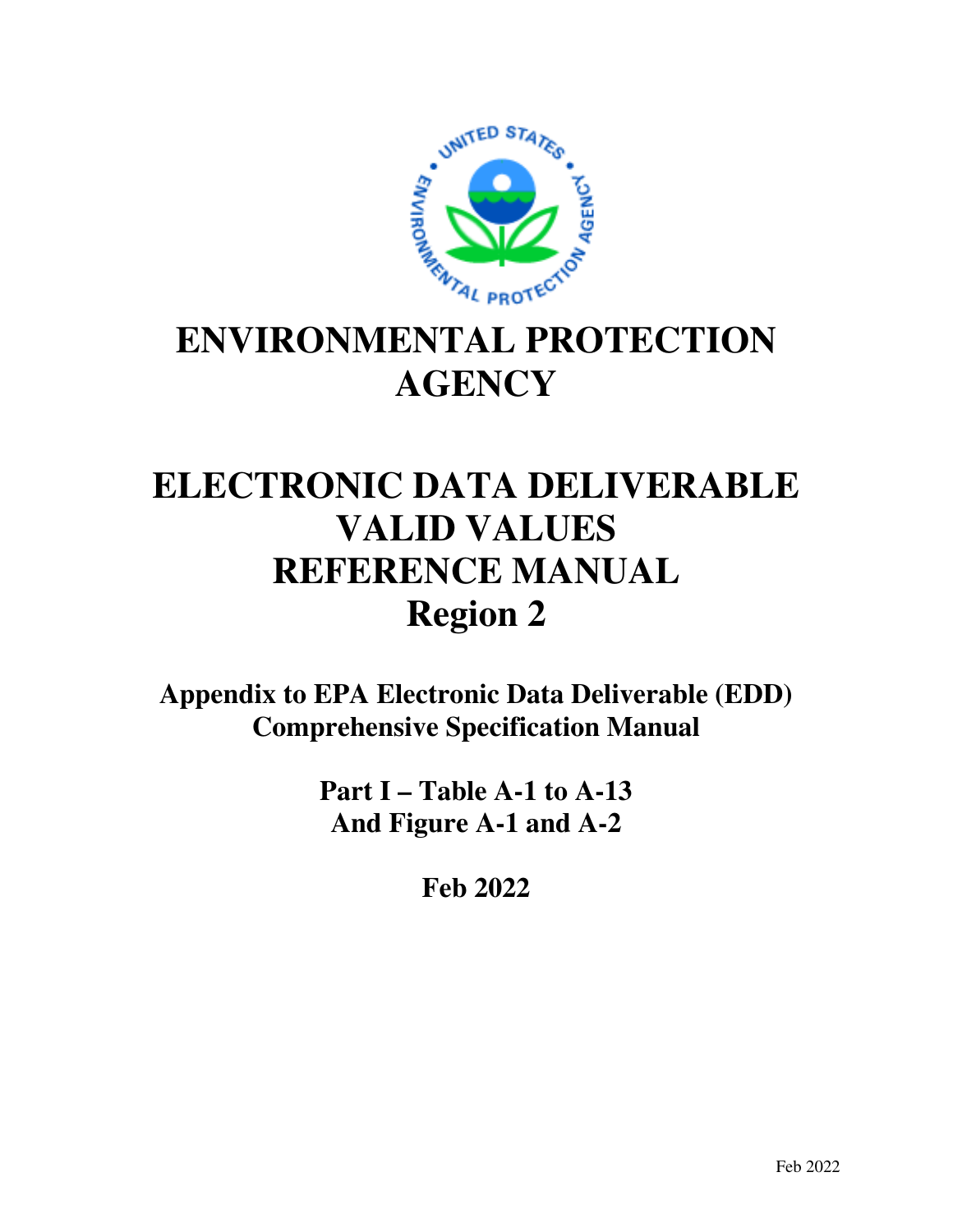#### ELECTRONIC DATA DELIVERABLE VALID VALUES REFERENCE MANUAL Appendix to EPA Electronic Data Deliverable (EDD) Comprehensive Specification Manual

# **TABLE OF CONTENTS**

# **LIST OF FIGURES**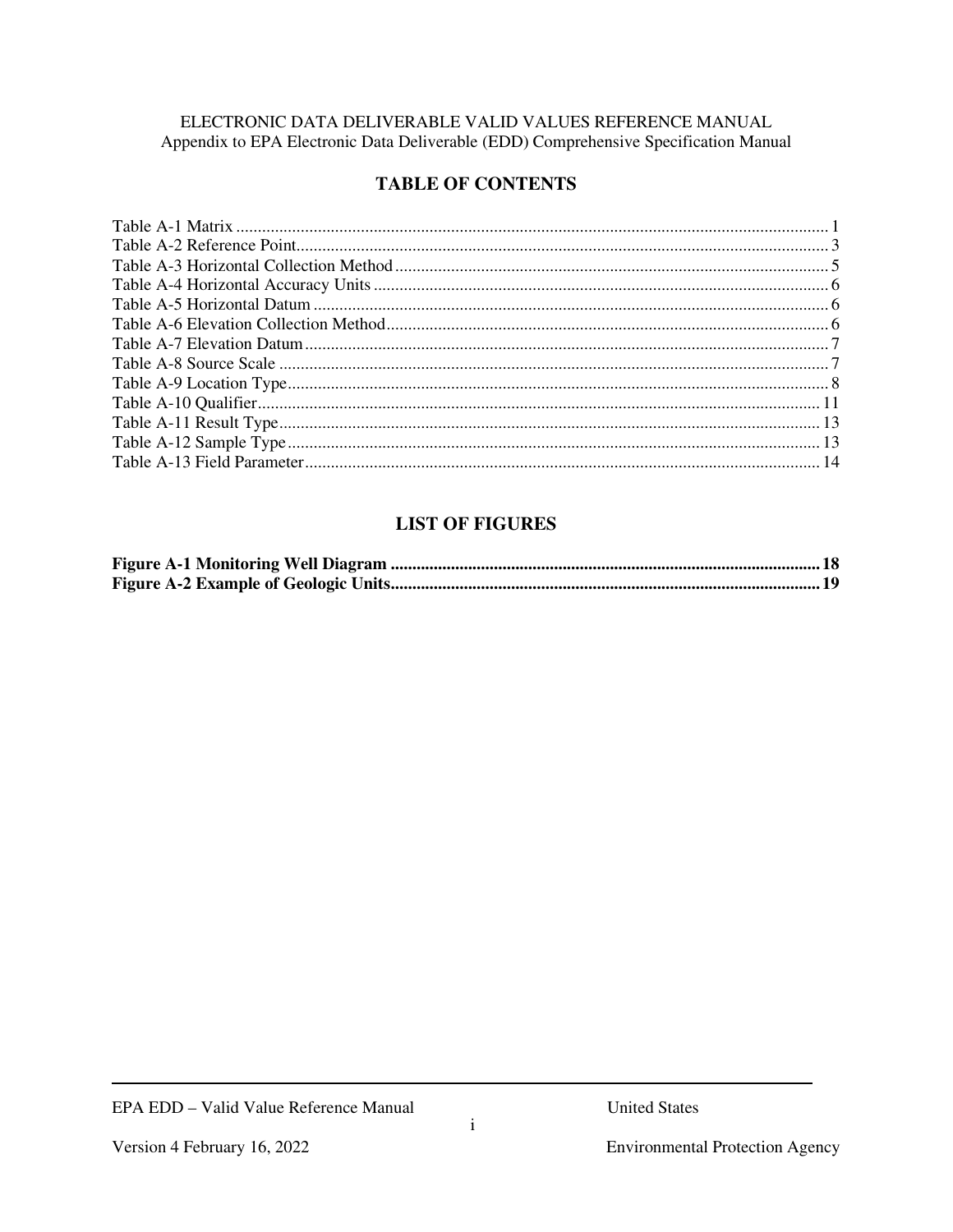#### **Valid Values Reference Manual**

All tables presented within this Manual are also located in the EDD .pdf file available on the EPA Region 2 EDD website: https://www.epa.gov/superfund/region-2-superfund-electronic-data-submission

| <b>Matrix Code Description</b> |                                                 | <b>MATRIX CLASS</b> |
|--------------------------------|-------------------------------------------------|---------------------|
| AA                             | <b>AMBIENT AIR</b>                              | <b>FIELD</b>        |
| AD                             | <b>DRILLING AIR</b>                             | <b>FIELD</b>        |
| AE                             | AIR. VAPOR EXTRACTION WELL EFFLUENT             | <b>FIELD</b>        |
| $\overline{\rm {AU}}$          | <b>INDOOR AIR</b>                               |                     |
| A <sub>O</sub>                 | <b>OUTDOOR AMBIENT AIR</b>                      |                     |
| A <sub>O</sub>                 | AIR OUALITY CONTROL MATRIX                      |                     |
| <b>AOU</b>                     | AOUEOUS SAMPLES FROM DESA                       | <b>FIELD</b>        |
| <b>AS</b>                      | <b>SOIL VAPOR</b>                               | <b>FIELD</b>        |
| AU                             | NOT OTHERWISE SPECIFIED-GAS                     |                     |
| CA                             | <b>CINDER-ASH</b>                               | <b>FIELD</b>        |
| CF                             | <b>FLY ASH CINDER</b>                           | <b>FIELD</b>        |
| DC                             | <b>DRILL CUTTINGS</b>                           | <b>FIELD</b>        |
| DL                             | Drum Liquid                                     |                     |
| DS                             | Drum Solid                                      |                     |
| <b>GE</b>                      | <b>GASEOUS EFFLUENT (STACK GAS)</b>             | <b>FIELD</b>        |
| GL                             | <b>HEADSPACE OF LIOUID SAMPLE</b>               | <b>FIELD</b>        |
| <b>GS</b>                      | <b>SOIL GAS</b>                                 | <b>FIELD</b>        |
| <b>IDW</b>                     | <b>INVESTIGATION DERIVED WASTE</b>              |                     |
| LA                             | AOUEOUS PHASE OF A MULTIPLE PHASE LIOUID OR     | <b>FIELD</b>        |
| LC                             | <b>LIOUID CONDENSATE</b>                        | <b>FIELD</b>        |
| LD                             | <b>DRILLING FLUID</b>                           | <b>FIELD</b>        |
| LE                             | <b>LIOUID EMULSION</b>                          | <b>FIELD</b>        |
| LF                             | FLOATING/FREE PRODUCT ON GROUNDWATER            | <b>FIELD</b>        |
| LH                             | FREE-FLOWING, OR LIOUID WASTE CONTAINING        | <b>FIELD</b>        |
| LM                             | MULTIPLE PHASE LIOUID WASTE SAMPLE              | <b>FIELD</b>        |
| LN                             | <b>NON-AOUEOUS LIOUID</b>                       |                     |
| LO                             | ORGANIC LIQUID                                  | <b>FIELD</b>        |
| LP                             | <b>PRODUCT</b>                                  |                     |
| LS                             | <b>DNAPL</b>                                    |                     |
| LU                             | NOT OTHERWISE SPECIFIED LIOUID                  | <b>FIELD</b>        |
| LV                             | <b>LIOUID FROM VADOSE ZONE</b>                  | <b>FIELD</b>        |
| M <sub>H</sub>                 | HAZARDOUS MULTIPLE PHASE WASTE                  | <b>FIELD</b>        |
| Oil                            | O <sub>i</sub> 1                                |                     |
| PU                             | NOT OTHERWISE SPECIFIED-PRODUCT                 |                     |
| <b>RC</b>                      | <b>ROCK CORE</b>                                |                     |
| <b>SB</b>                      | <b>BENTONITE</b>                                | <b>FIELD</b>        |
| <b>SC</b>                      | <b>CEMENT</b>                                   | <b>FIELD</b>        |
| <b>SD</b>                      | DRILL CUTTINGS, SOLID MATRIX                    | <b>FIELD</b>        |
| <b>SE</b>                      | SEDIMENT (ASSOCIATED WITH SURFACE WATER)        | <b>FIELD</b>        |
| <b>SF</b>                      | <b>FILTER SANDPACK</b>                          | <b>FIELD</b>        |
| <b>SH</b>                      | SOLID WASTE CONTAINING GREATER THAN OR          | <b>FIELD</b>        |
| <b>SL</b>                      | <b>SLUDGE</b>                                   | <b>FIELD</b>        |
| <b>SM</b>                      | WATER FILTER (SOLID MATERIAL USED TO FILTER     | <b>FIELD</b>        |
| <b>SN</b>                      | <b>MISCELLANEOUS SOLID MATERIALS - BUILDING</b> | <b>FIELD</b>        |
| <sub>SO</sub>                  | <b>SOIL</b>                                     | <b>FIELD</b>        |
| SOI                            | <b>SOIL</b>                                     | LAB                 |
| SP                             | CASING (PVC, STAINLESS STEEL, CAST IRON, IRON   | <b>FIELD</b>        |
| SO                             | SOIL/SOLID OUALITY CONTROL MATRIX               | <b>FIELD</b>        |
| <b>SR</b>                      | WATER FILTER RESIDUE (SOLID THAT GETS           | <b>FIELD</b>        |
| SS <sub>.</sub>                | <b>SCRAPINGS</b>                                | <b>FIELD</b>        |
| <b>ST</b>                      | <b>SOLID WASTE</b>                              | <b>FIELD</b>        |

#### **Table A-1 Matrix**

Region 2 Electronic Data Deliverable<br>
United States Protection Agency<br>
Feb 2022 United States ProtectionAgency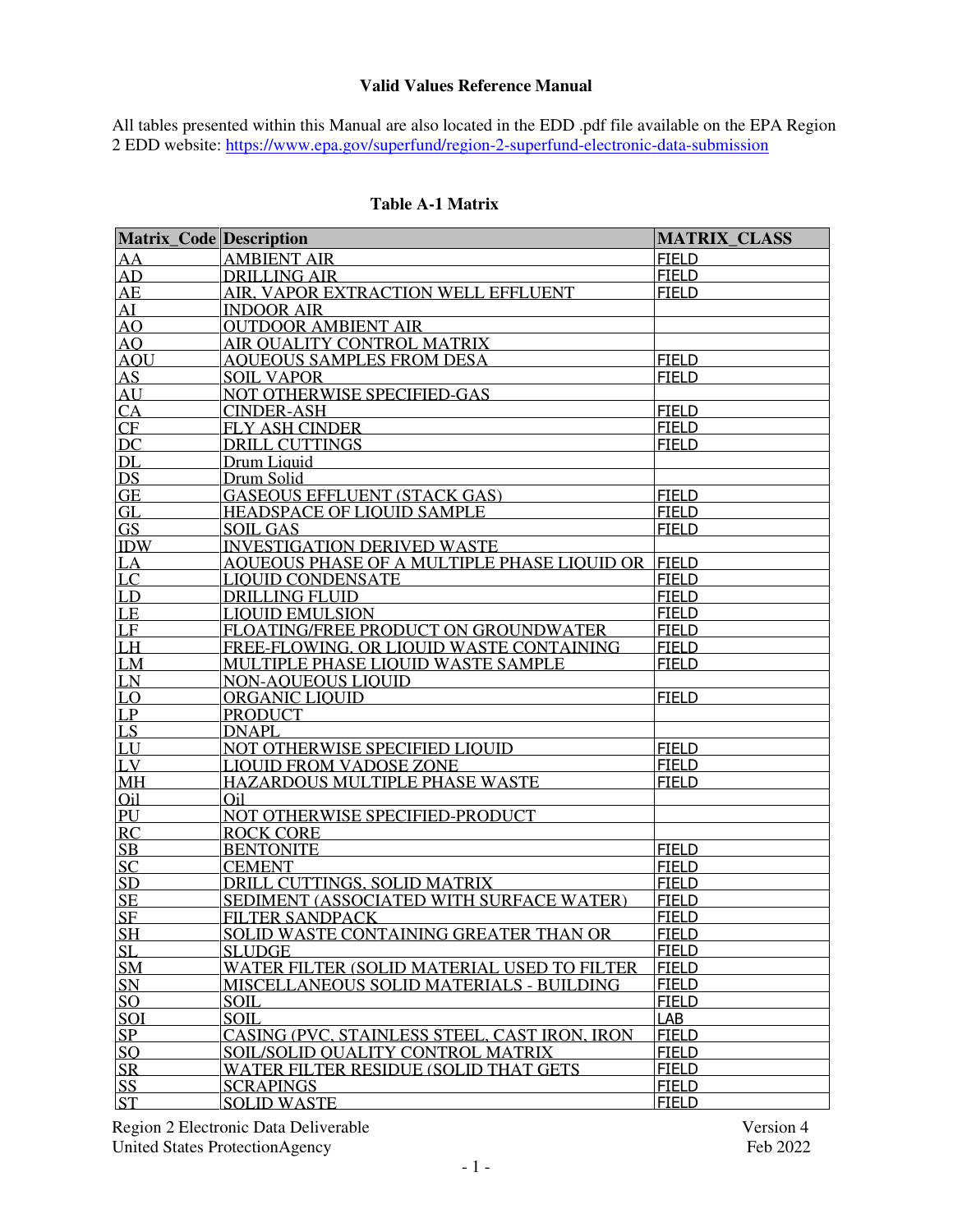| <b>Matrix_Code Description</b> |                                            | <b>MATRIX CLASS</b> |
|--------------------------------|--------------------------------------------|---------------------|
| SU                             | <b>NOT OTHERWISE SPECIFIED-SOLID</b>       |                     |
| SV                             | <b>SEWER VAPOR</b>                         | <b>FIELD</b>        |
| <b>SW</b>                      | <b>SWAB OR WIPE</b>                        | <b>FIELD</b>        |
| <b>TA</b>                      | ANIMAL TISSUE                              | <b>FIELD</b>        |
| <b>TF</b>                      | <b>Fish Tissue</b>                         |                     |
| $\overline{\mathrm{II}}$       | TISSUE (TYPE OF TISSUE UNKNOWN)            | <b>FIELD</b>        |
| <b>TLD</b>                     | <b>Thermoluminescent Dosimeter</b>         |                     |
| <b>TP</b>                      | <b>PLANT TISSUE</b>                        | <b>FIELD</b>        |
| <b>TO</b>                      | TISSUE OUALITY CONTROL MATRIX              | <b>FIELD</b>        |
| TW                             | <b>TAB WATER</b>                           | <b>FIELD</b>        |
| U                              | <b>UNKNOWN</b>                             | <b>FIELD</b>        |
| W                              | <b>WATER</b>                               | LAB                 |
| <b>WA</b>                      | DRILL CUTTINGS, AOUEOUS MATRIX             | <b>FIELD</b>        |
| <b>WB</b>                      | <b>EFFLUENT</b>                            |                     |
| <b>WC</b>                      | DRILLING WATER (USED FOR WELL              | <b>FIELD</b>        |
| <b>WD</b>                      | WELL DEVELOPMENT WATER                     | <b>FIELD</b>        |
| <b>WE</b>                      | <b>ESTUARY</b>                             | <b>FIELD</b>        |
| <b>WG</b>                      | <b>GROUND WATER</b>                        | <b>FIELD</b>        |
| <b>WH</b>                      | EOUIPMENT WASH WATER, I.E., WATER USED FOR | <b>FIELD</b>        |
| WL                             | <b>LEACHATE</b>                            | <b>FIELD</b>        |
| <b>WO</b>                      | <b>OCEAN WATER</b>                         | <b>FIELD</b>        |
| <b>WP</b>                      | <b>DRINKING WATER</b>                      | <b>FIELD</b>        |
| <b>WPR</b>                     | PORE WATER                                 |                     |
| <b>WO</b>                      | WATER OUALITY CONTROL MATRIX               | <b>FIELD</b>        |
| <b>WS</b>                      | <b>SURFACE WATER</b>                       | <b>FIELD</b>        |
| <b>WST</b>                     | <b>STORM WATER</b>                         |                     |
| <b>WT</b>                      | <b>WATER TREATED</b>                       | <b>FIELD</b>        |
| <b>WV</b>                      | <b>WATER FROM VADOSE ZONE</b>              | <b>FIELD</b>        |
| <b>WW</b>                      | <b>WASTE WATER</b>                         | <b>FIELD</b>        |
| <b>WZ</b>                      | SPECIAL WATER OUALITY CONTROL MATRIX       | <b>FIELD</b>        |

**Table A-1 Matrix**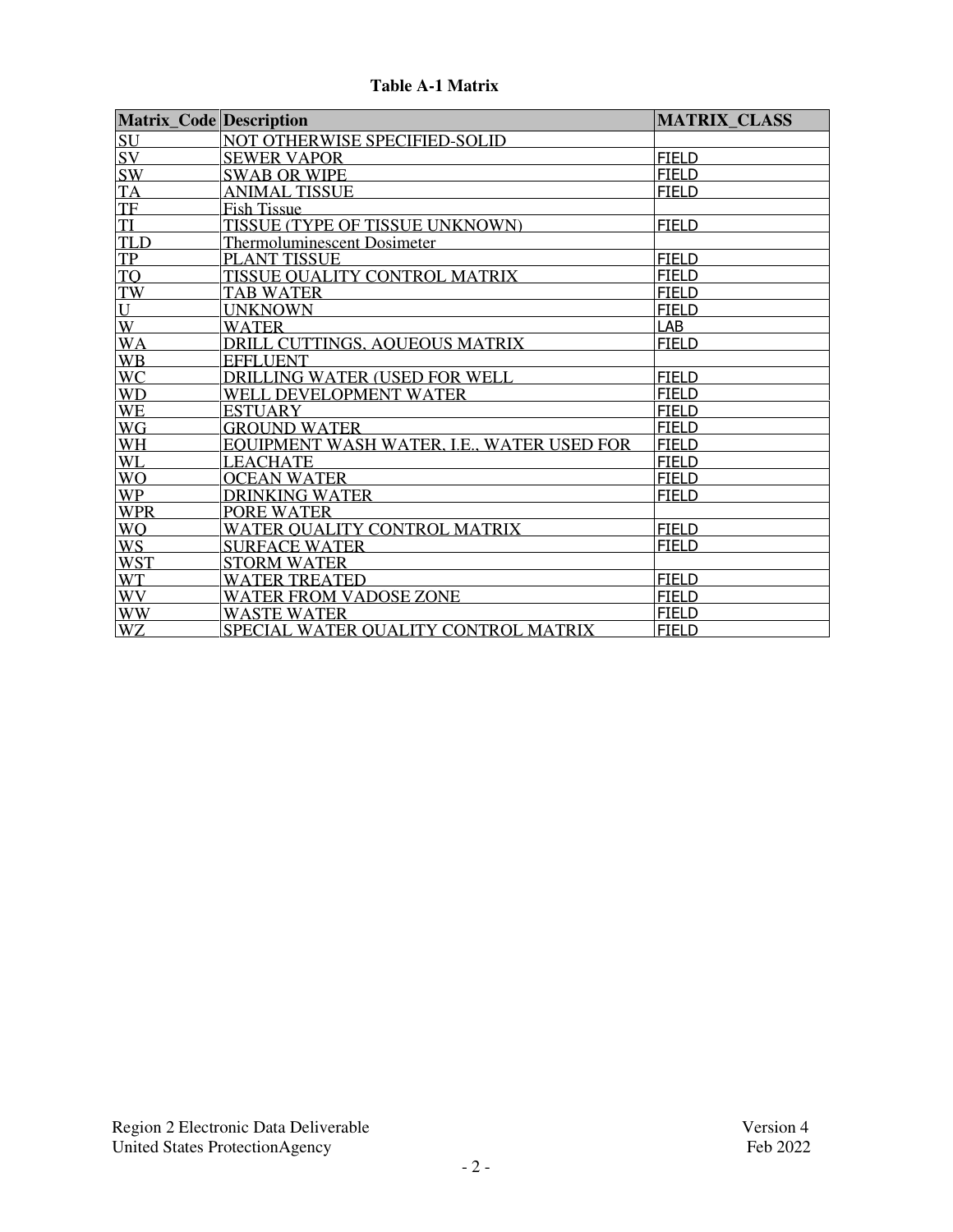#### **Table A-2 Reference Point**

| <b>Reference Code</b> | <b>Description</b>                           |  |
|-----------------------|----------------------------------------------|--|
| AB                    | <b>Administrative Building</b>               |  |
| AM                    | Air Monitoring Station                       |  |
| AS                    | Air Release Stack                            |  |
| AV                    | Air Release Vent                             |  |
| <b>AE</b>             | <b>Atmosphere Emissions Treatment Unit</b>   |  |
| 103                   | <b>Boundary Point</b>                        |  |
| 102                   | <b>Facility Center/Centroid</b>              |  |
| 101                   | Facility/Station Building Entrance or Street |  |
| 104                   | <b>Intake Point</b>                          |  |
| <b>SP</b>             | Lagoon or Settling Pond                      |  |
| LW                    | <b>Liquid Waste Treatment Unit</b>           |  |
| LC                    | Loading Area Centroid                        |  |
| LF                    | <b>Loading Facility</b>                      |  |
| 107                   | <b>Monitoring Point</b>                      |  |
| <b>NE</b>             | Northeast Corner of Land Parcel              |  |
| <b>NW</b>             | Northwest Corner of Land Parcel              |  |
| PF                    | <b>Plant Entrance Freight</b>                |  |
| PG                    | <b>Plant Entrance General</b>                |  |
| PP                    | <b>Plant Entrance Personnel</b>              |  |
| PU                    | Process Unit                                 |  |
| PC                    | Process Unit Area Centroid                   |  |
| 106                   | <b>Release Point</b>                         |  |
| <b>SE</b>             | Southeast Corner of Land Parcel              |  |
| SW                    | Southwest Corner of Land Parcel              |  |
| SD                    | Solid Waste Treatment/Disposal Unit          |  |
| SS                    | Solid Waste Storage Area                     |  |
| 105                   | <b>Treatment/Storage Point</b>               |  |
| <b>WM</b>             | <b>Water Monitoring Station</b>              |  |
| <b>WR</b>             | Water Release Pipe                           |  |
| <b>WL</b>             | Well                                         |  |
| <b>WA</b>             | <b>Well Protection Area</b>                  |  |
| <b>OT</b>             | Other                                        |  |
| <b>UN</b>             | Unknown                                      |  |
|                       |                                              |  |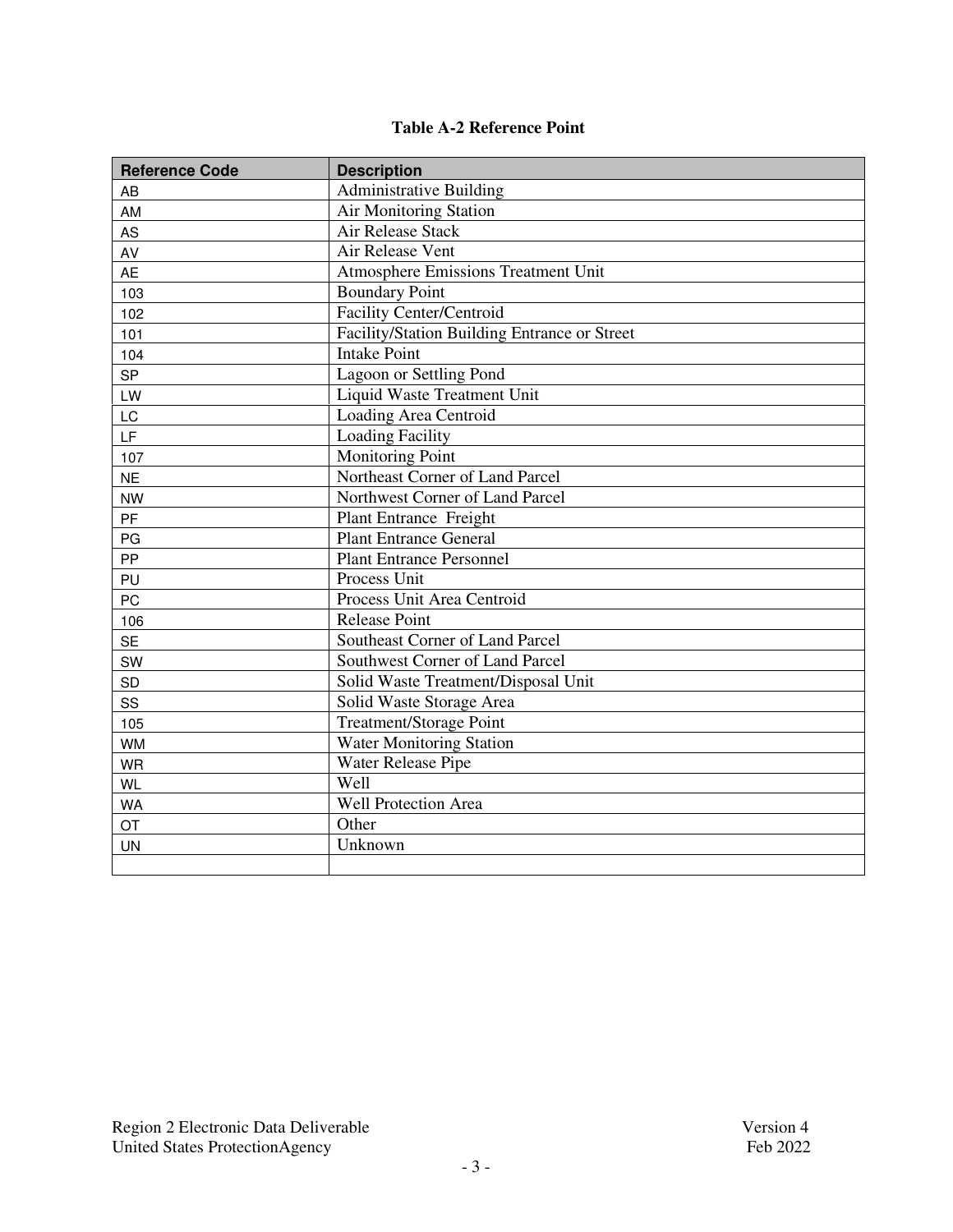| <b>Horiz Collect Method Code</b> | <b>Description</b>                                          |
|----------------------------------|-------------------------------------------------------------|
| 001                              | <b>Address Matching House Number</b>                        |
| 002                              | <b>Address Matching Block Face</b>                          |
| 003                              | <b>Address Matching Street Centerline</b>                   |
| 004                              | <b>Address Matching Nearest InterSection</b>                |
| 005                              | <b>Address Matching Primary Name</b>                        |
| 006                              | <b>Address Matching Digitized</b>                           |
| 007                              | <b>Address Matching Other</b>                               |
| 008                              | Census Block - 1990 - Centroid                              |
| 009                              | Census Block/group - 1990 - Centroid                        |
| 010                              | Census Block tract - 1990 - Centroid                        |
| 011                              | Census Other                                                |
| 012                              | GPS-Carrier phase static relative positioning technique     |
| 013                              | GPS-Carrier phase kinematic relative positioning technique  |
| 014                              | GPS-Code (pseudo range) differential (DGPS)                 |
| 015                              | GPS-Code (pseudo range) precise positioning service         |
| 016                              | GPS-Code (pseudo range) standard positioning service SA off |
| 017                              | GPS-Code (pseudo range) standard positioning service SA on  |
| 018                              | Interpolation Map                                           |
| 019                              | <b>Interpolation Photo</b>                                  |
| 020                              | <b>Interpolation Satellite</b>                              |
| 021                              | <b>Interpolation Other</b>                                  |
| 022                              | Loran C                                                     |
| 023                              | Public Land Survey Quarter Section                          |
| 024                              | <b>Public Land Survey Section</b>                           |
| 026                              | Zip Code Centroid                                           |
| 027                              | <b>UNKNOWN</b>                                              |
| 028                              | GPS unspecified                                             |
| 029                              | GPS, with Canadian active control system                    |
| 030                              | Interpolation Digital Map Source (TIGER)                    |
| 031                              | <b>Interpolation SPOT</b>                                   |
| 032                              | <b>Interpolation MSS</b>                                    |
| 033                              | <b>Interpolation TM</b>                                     |
| 034                              | Public Land Survey Eighth Section                           |
| 035                              | Public Land Survey Sixteenth Section                        |
| 036                              | <b>Public Land Survey Footing</b>                           |
| 037                              | Zip+4 Centroid                                              |
| 038                              | Zip+2 Centroid                                              |
| 039                              | <b>Classical Surverying Techniques</b>                      |
| 040                              | Internet Maping (Google Earth, ETC)                         |
| 1                                | Interpolation-Map                                           |

## **Table A-3 Horizontal Collection Method**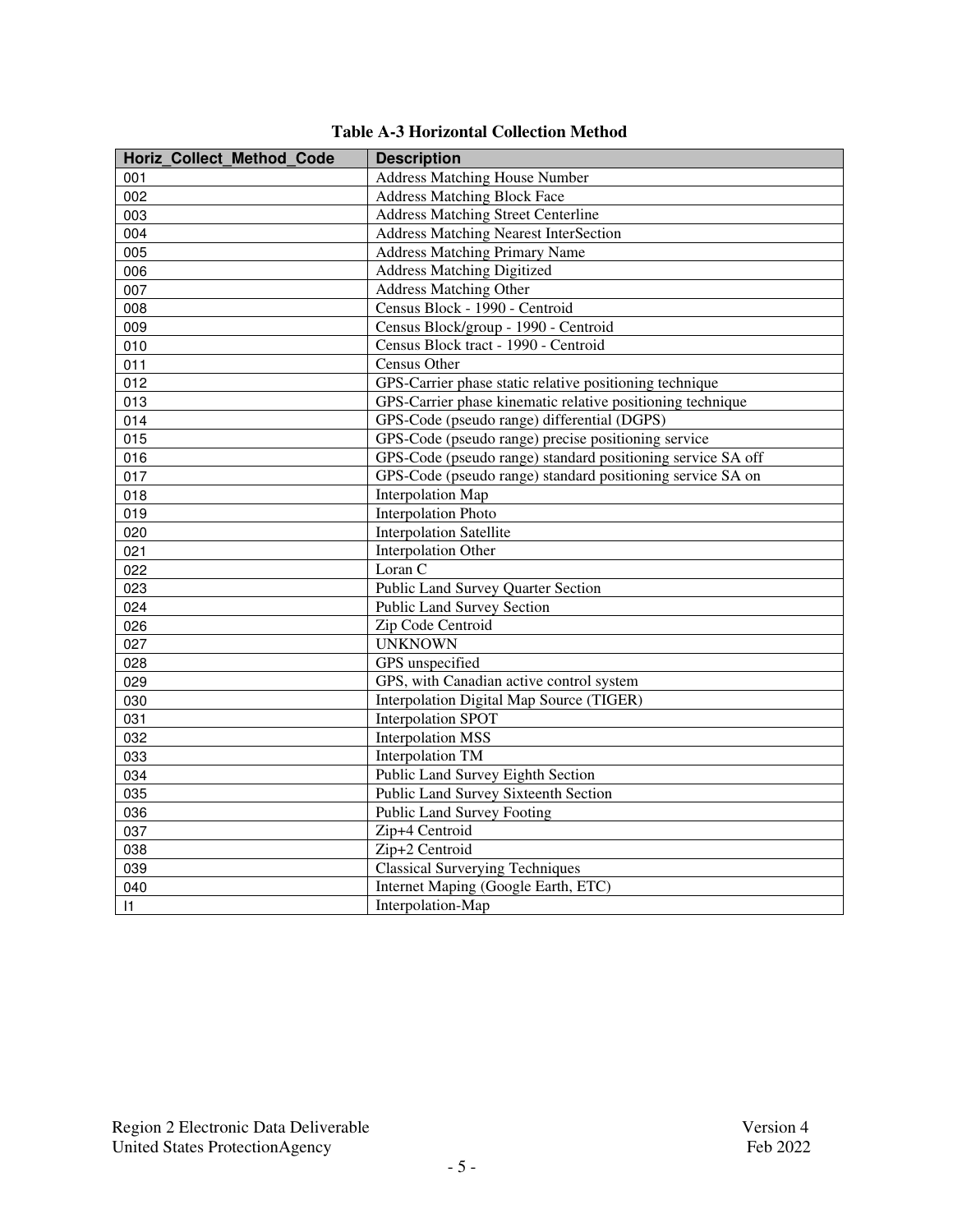## **Table A-4 Horizontal Accuracy Units**

| Horiz_Accuracy_Unit | <b>Description</b>                                              |
|---------------------|-----------------------------------------------------------------|
|                     | Degrees (for both horz_accuracy_unit and elev_accuracy_unit)    |
|                     | Minutes (for both horz_accuracy_unit and elev_accuracy_unit)    |
|                     | Seconds (for both horz_accuracy_unit and elev_accuracy_unit)    |
|                     | Meters (for both horz_accuracy_unit and elev_accuracy_unit)     |
|                     | Feet (for both horz_accuracy_unit and elev_accuracy_unit)       |
|                     | Kilometers (for both horz_accuracy_unit and elev_accuracy_unit) |
|                     | Miles (for both horz_accuracy_unit and elev_accuracy_unit)      |
| 8                   | Unknown (For horz_accuracy_unit only)                           |

#### **Table A-5 Horizontal Datum**

| <b>Horiz Datum Code</b> | <b>Description</b>        |
|-------------------------|---------------------------|
| 001                     | NAD <sub>27</sub>         |
| 002                     | NAD <sub>83</sub>         |
| 003                     | WGS84                     |
| 004                     | ARBITRARY REFERENCE POINT |
| 005                     | <b>LOCAL TIDAL DATUM</b>  |
| O                       | <b>OTHER</b>              |
|                         | <b>UNKNOWN</b>            |

#### **Table A-6 Elevation Collection Method**

| <b>Elev Collect Method Code</b> | <b>Description</b>                                  |
|---------------------------------|-----------------------------------------------------|
| A1                              | <b>ALTIMETRY</b>                                    |
|                                 | GPS CARRIER PHASE STATIC RELATIVE POSITIONING       |
| G <sub>1</sub>                  | <b>TECHNIQUE</b>                                    |
|                                 | GPS CARRIER PHASE KINEMATIC RELATIVE POSITIONING    |
| G <sub>2</sub>                  | <b>TECHNIQUE</b>                                    |
|                                 | GPS CODE MEASUREMENTS (PSEUDO RANGE) - DIFFERENTIAL |
| G <sub>3</sub>                  | (DGPS)                                              |
|                                 | GPS CODE MEASUREMENTS (PSEUDO RANGE) - PRECISE      |
| G4                              | <b>POSITIONING</b>                                  |
|                                 | GPS CODE MEASUREMENTS (PSEUDO RANGE) - STANDARD     |
| G <sub>5</sub>                  | POSITIONING SERVICE SA OFF                          |
|                                 | GPS CODE MEASUREMENTS (PSEUDO RANGE) – STANDARD     |
| G <sub>6</sub>                  | POSITIONING SERVICE SA ON                           |
| L1                              | PRECISE LEVELING FROM A BENCH MARK                  |
| L <sub>2</sub>                  | LEVELING BETWEEN NON BENCH MARK CONTROL POINTS      |
| L <sub>3</sub>                  | TRIGONOMETRIC LEVELING                              |
| OT                              | <b>OTHER</b>                                        |
| P <sub>1</sub>                  | PHOTOGRAMMETRIC                                     |
| S <sub>1</sub>                  | <b>CLASSICAL SURVEYING TECHNIQUES</b>               |
| T1                              | TOPOGRAPHIC MAP INTERPOLATION                       |
| D <sub>1</sub>                  | <b>USGS 30 METER DEM</b>                            |
| L4                              | ELEVATIONS COLLECTED USING LIDAR FILES              |
| <b>UN</b>                       | <b>UNKNOWN</b>                                      |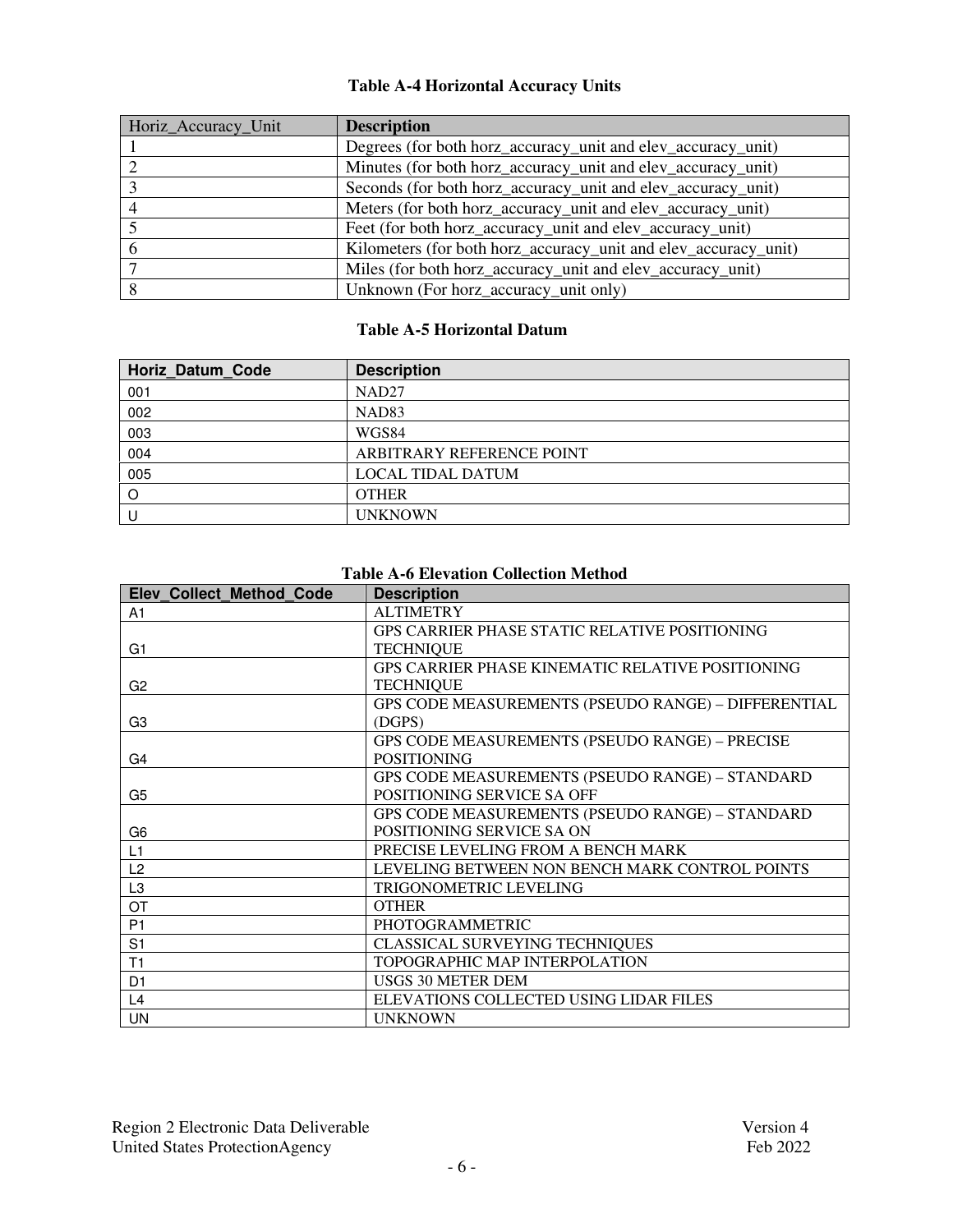#### **Table A-7 Elevation Datum**

| <b>Elev Datum Code</b> | <b>Description</b>             |
|------------------------|--------------------------------|
| N                      | <b>NOT APPLICABLE</b>          |
|                        | <b>OTHER</b>                   |
| $\mathbf U$            | <b>UNKNOWN</b>                 |
| S <sub>1</sub>         | CLASSICAL SURVEYING TECHNIQUES |
| 001                    | NAVD <sub>88</sub>             |
| 002                    | NGVD29                         |
| 003                    | ELEVATION FROM MEAN SEA LEVEL  |
| 004                    | <b>LOCAL TIDAL DATUM</b>       |

#### **Table A-8 Source Scale**

| <b>Source Scale</b>    | <b>Description</b>                                  |
|------------------------|-----------------------------------------------------|
| Ranges                 |                                                     |
|                        | Source scale ranging from $1 > 1:500$               |
| $\overline{c}$         | Source scale ranging from 1:500 to 1:5,000          |
| 3                      | Source scale ranging from $11:5001$ to $1:10,000$   |
| 4                      | Source scale ranging from $11:10,001$ to $1:15,000$ |
| 5                      | Source scale ranging from 1 1:15,001 to 1:20,000    |
| 6                      | Source scale ranging from 1 1:20,001 to 1:25,000    |
| $\overline{7}$         | Source scale ranging from 1 1:25,001 to 1:50,000    |
| 8                      | Source scale ranging from 1 1:50,001 to 1:100,000   |
| 9                      | Source scale $1 < 1:100,000$                        |
| <b>Discrete values</b> |                                                     |
| Α                      | 1:10,000                                            |
| B                      | 1:12,000                                            |
| C                      | 1:15,840                                            |
| D                      | 1:20,000                                            |
| E                      | 1:24,000                                            |
| F                      | 1:25,000                                            |
| G                      | 1:50,000                                            |
| H                      | 1:62,500                                            |
|                        | 1:63,360                                            |
| J                      | 1:100,000                                           |
| K                      | 1:125,000                                           |
|                        | 1:250,000                                           |
| M                      | 1:500,000                                           |
| N                      | None                                                |
| $\circ$                | Other                                               |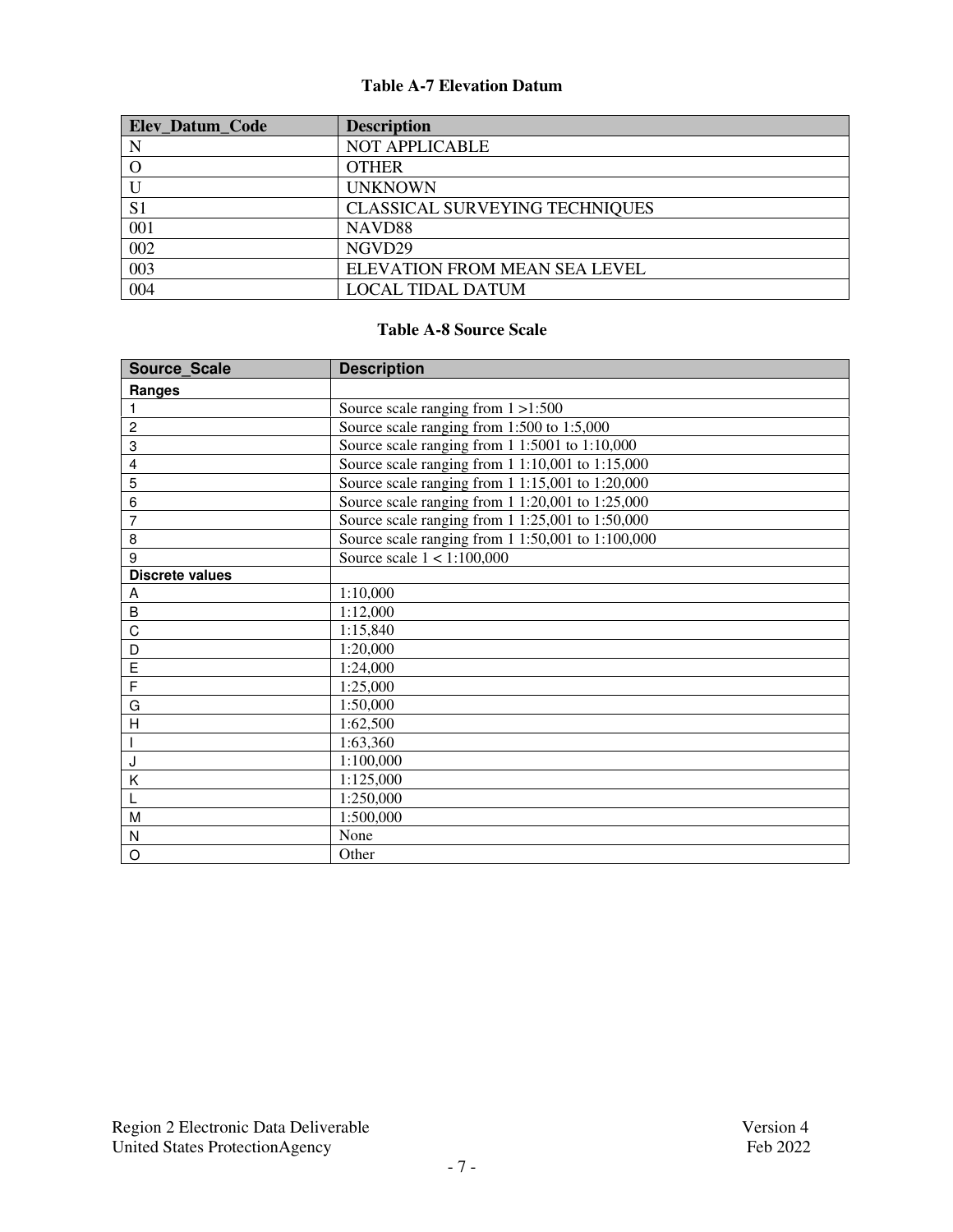| <b>LOC_TYPE</b>       | <b>DESCRIPTION</b>                            |
|-----------------------|-----------------------------------------------|
| <b>AIR</b>            | <b>AIR</b>                                    |
| <b>AIREFFLUENT</b>    | POST TREATMENT EFFLUNEN                       |
| AIW                   | AIR INJECTION WELL                            |
| <b>ANODE</b>          | <b>ANODE</b>                                  |
| <b>AST</b>            | ABOVE GROUND STORAGE TANK                     |
| <b>ATM</b>            | <b>ATMOSPHERE</b>                             |
| <b>BASEMENT</b>       | <b>BASEMENT</b>                               |
| <b>BEDROCK</b>        | <b>BEDROCK BORING</b>                         |
| <b>BORING/WELL</b>    | SOIL BORING/MONITORING WELL                   |
| CB                    | <b>GAS COAL BED METHANE</b>                   |
| <b>CENTROID</b>       | <b>FACILITY CENTER POINT</b>                  |
| <b>CHIP</b>           | <b>CHIP SAMPLE LOCATION</b>                   |
| <b>COMMERCIAL</b>     | <b>COMMERCIAL WELL</b>                        |
| <b>CON</b>            | <b>CONCRETE</b>                               |
| <b>CORE</b>           | <b>CORE</b>                                   |
| CP                    | CONE PENETROMETER TEST BORING                 |
| <b>CRAWLSPACE</b>     | <b>CRAWLSPACE</b>                             |
| <b>CREEK</b>          | Creek                                         |
| CS                    | <b>CONTAINER / ROLL OFF SAMPLE</b>            |
| DC                    | DITCH-CULVERT                                 |
| <b>DEWATER</b>        | <b>DEWATER</b>                                |
| DI_SO                 | DISCRETE-INTERVAL SOIL SAMPLING LOCATION      |
|                       | DISCRETE-INTERVAL SOIL AND GROUNDWATER        |
| DI_SO_GW              | <b>SAMPLING LOCATION</b>                      |
| <b>DIRPUSH</b>        | <b>DIRECT PUSH</b>                            |
| <b>DOMESTIC</b>       | <b>DOMESTIC WELL</b>                          |
| <b>DRAINAGE</b>       | <b>DRAINAGE</b>                               |
| <b>DRUM</b>           | <b>DRUM SAMPLE</b>                            |
| DS                    | <b>DRUM SAMPLE</b>                            |
| <b>DST</b>            | <b>DUST</b>                                   |
| <b>EXWELL</b>         | <b>EXTRACTION WELL</b>                        |
| <b>FIRST FLOOR</b>    | FIRST (OR GROUND) FLOOR                       |
| G <sub>1</sub>        | <b>GAS PRODUCER</b>                           |
| G2                    | <b>GAS PRODUCER 2 ZONES</b>                   |
| G <sub>3</sub>        | <b>GAS PRODUCER WORKED OVER</b>               |
| <b>GENLOC</b>         | <b>GENERAL LOCATION</b>                       |
| <b>GEOTHERMAL</b>     | <b>GEOTHERMAL</b>                             |
| GGW                   | DIRECT PUSH GROUND WATER                      |
| <b>GM</b>             | <b>GAS MONITORING PROBE</b>                   |
| GP                    | <b>GEOPROBE BORING</b>                        |
| <b>GSS</b>            | DIRECT PUSH SOIL SAMPLE                       |
| <b>GSV</b>            | DIRECT PUSH SOIL VAPOR                        |
| <b>GWEFFLUENT</b>     | <b>COMBINED EFFLUENT FROM GW TREATMENT</b>    |
|                       | COMBINED INFLUENT TO GW TREATMENT SYSTEM FROM |
| <b>GWINFLUENT</b>     | <b>EXTRACTION WELLS</b>                       |
| HA                    | <b>HAND AUGER</b>                             |
| <b>HEAT RESERVOIR</b> | <b>HEAT RESERVOIR</b>                         |
| <b>HGW</b>            | <b>HYDROPUNCH</b>                             |
| <b>INDOORAIR</b>      | <b>INDOOR AIR</b>                             |
| <b>INDUSTRIAL</b>     | <b>INDUSTRIAL WELL</b>                        |

Region 2 Electronic Data Deliverable Version 4 United States ProtectionAgency Feb 2022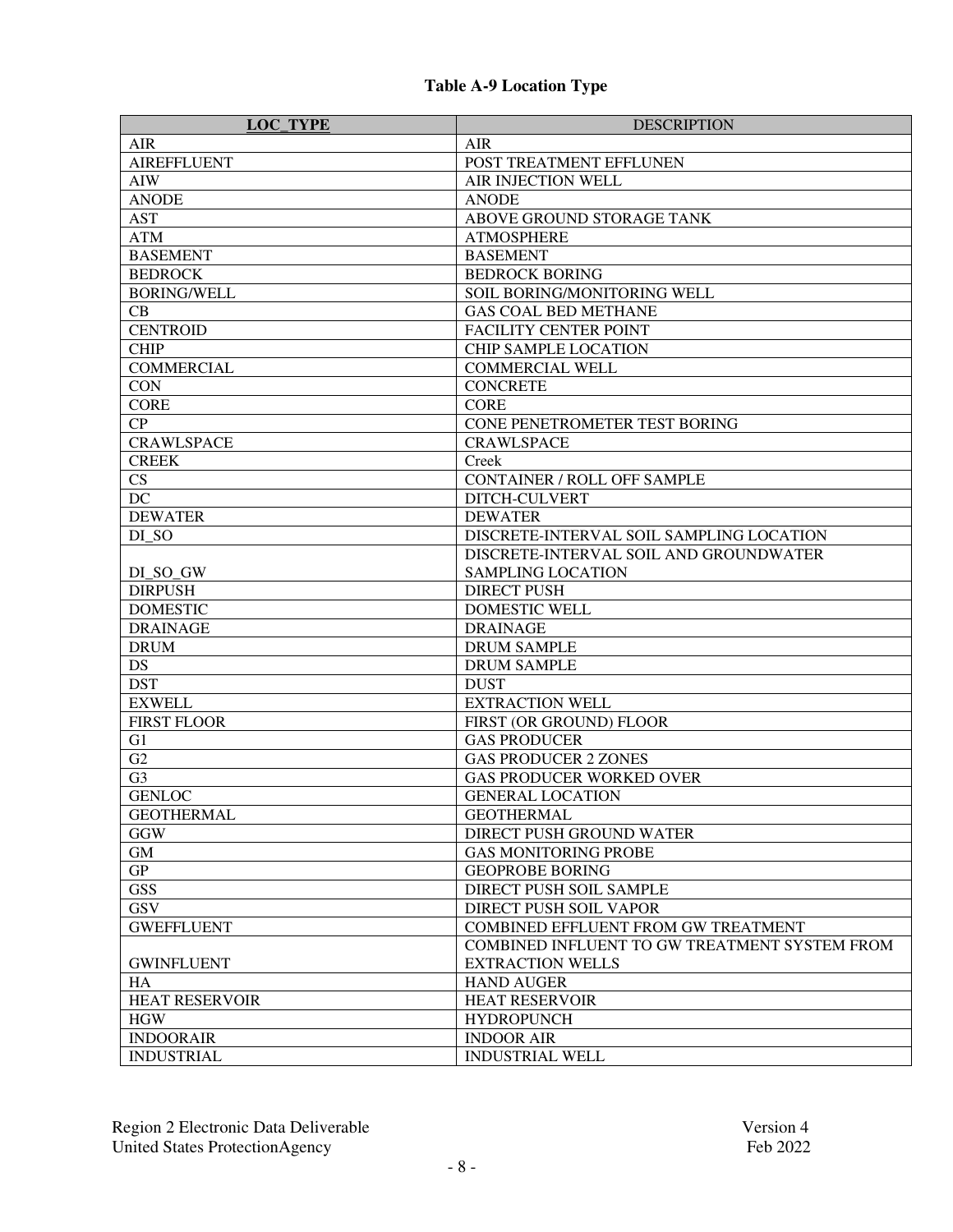| <b>LOC_TYPE</b>           | <b>DESCRIPTION</b>            |
|---------------------------|-------------------------------|
| <b>INJECTION</b>          | <b>INJECTION</b>              |
| <b>IRRIGATION</b>         | <b>IRRIGATION</b>             |
| IW                        | <b>INJECTION WELL</b>         |
| <b>LAGN</b>               | LAGOON (SURFACE IMPOUNDMENT)  |
| <b>LAND</b>               | <b>LAND</b>                   |
| <b>LANDFILL</b>           | <b>LANDFILL</b>               |
| <b>MH</b>                 | <b>MANHOLE</b>                |
| <b>MIW</b>                | <b>MICROWELL</b>              |
| <b>MONITORING</b>         | <b>MONITORING</b>             |
| <b>MUNIWELL</b>           | MUNICIPAL WELL                |
| <b>MW</b>                 | MONITORING WELL               |
| <b>OB</b>                 | <b>OBSERVATION WELL</b>       |
| <b>OF</b>                 | <b>OUTFALL</b>                |
| <b>OFP</b>                | <b>OUTFALL POINT</b>          |
| OG                        | OIL & GAS WELL                |
| <b>OTHER</b>              | <b>OTHER</b>                  |
| <b>OUTDOOR</b>            | <b>OUTDOORS NEAR BUILDING</b> |
| PEB                       | POST EXCAVATION BOTTOM        |
| <b>PILE</b>               | <b>SOIL PILE</b>              |
| <b>PLANT</b>              | <b>PLANT</b>                  |
| <b>PONDS</b>              | <b>PONDS</b>                  |
| <b>POSTEX</b>             | POST EXCAVATION SAMPLE        |
| <b>PROCESSWTR</b>         | PROCESS WATER                 |
| <b>PRODW</b>              | PRODUCTION WELL               |
| <b>PRW</b>                | PORE WATER SAMPLE LOCATION    |
| PW                        | PRODUCTION WATER              |
| $\mathbf{P}\mathbf{Z}$    | <b>PIEZOMETER</b>             |
| QC                        | QC                            |
| <b>RECHARGE</b>           | <b>RECHARGE</b>               |
| <b>REMEDIATION</b>        | <b>REMEDIATION</b>            |
| <b>REPRESSURIZATION</b>   | <b>REPRESSURIZATION</b>       |
| RW                        | <b>RECOVERY WELL</b>          |
| <b>SAN</b>                | SEWER, SANITARY               |
| ${\bf SB}$                | <b>SOIL BORING</b>            |
| <b>SED</b>                | <b>SEDIMENT</b>               |
| SED_SUFW                  | Sediment, Surface Water       |
| <b>SEEP</b>               | <b>SEEP</b>                   |
| <b>SEISMIC</b>            | <b>SEISMIC</b>                |
| <b>SOIL</b>               | <b>SOIL GRAB SAMPLE</b>       |
| <b>SOIL VAPOR EXTRACT</b> | <b>SOIL VAPOR EXTRACTION</b>  |
| <b>SOILBORE</b>           | <b>SOIL BORING</b>            |
| SP                        | <b>SAMPLING PORT</b>          |
| <b>STACK</b>              | <b>STACK</b>                  |
| <b>SUBSLAB</b>            | <b>SUBSLAB POINT</b>          |
| <b>SUBSURFSOIL</b>        | <b>SUBSURFACE SOIL</b>        |
| <b>SUMP</b>               | <b>SUMP</b>                   |
| <b>SURFSOIL</b>           | <b>SURFACE SOIL</b>           |
| <b>SURFWATER</b>          | <b>SURFACE WATER</b>          |
| <b>SUS</b>                | <b>SUB-SLAB SOIL SAMPLE</b>   |
| <b>SVE</b>                | SOIL VAPOR EXTRACTION WELL    |
|                           |                               |

## **Table A-9 Location Type**

Region 2 Electronic Data Deliverable Version 4 United States ProtectionAgency Feb 2022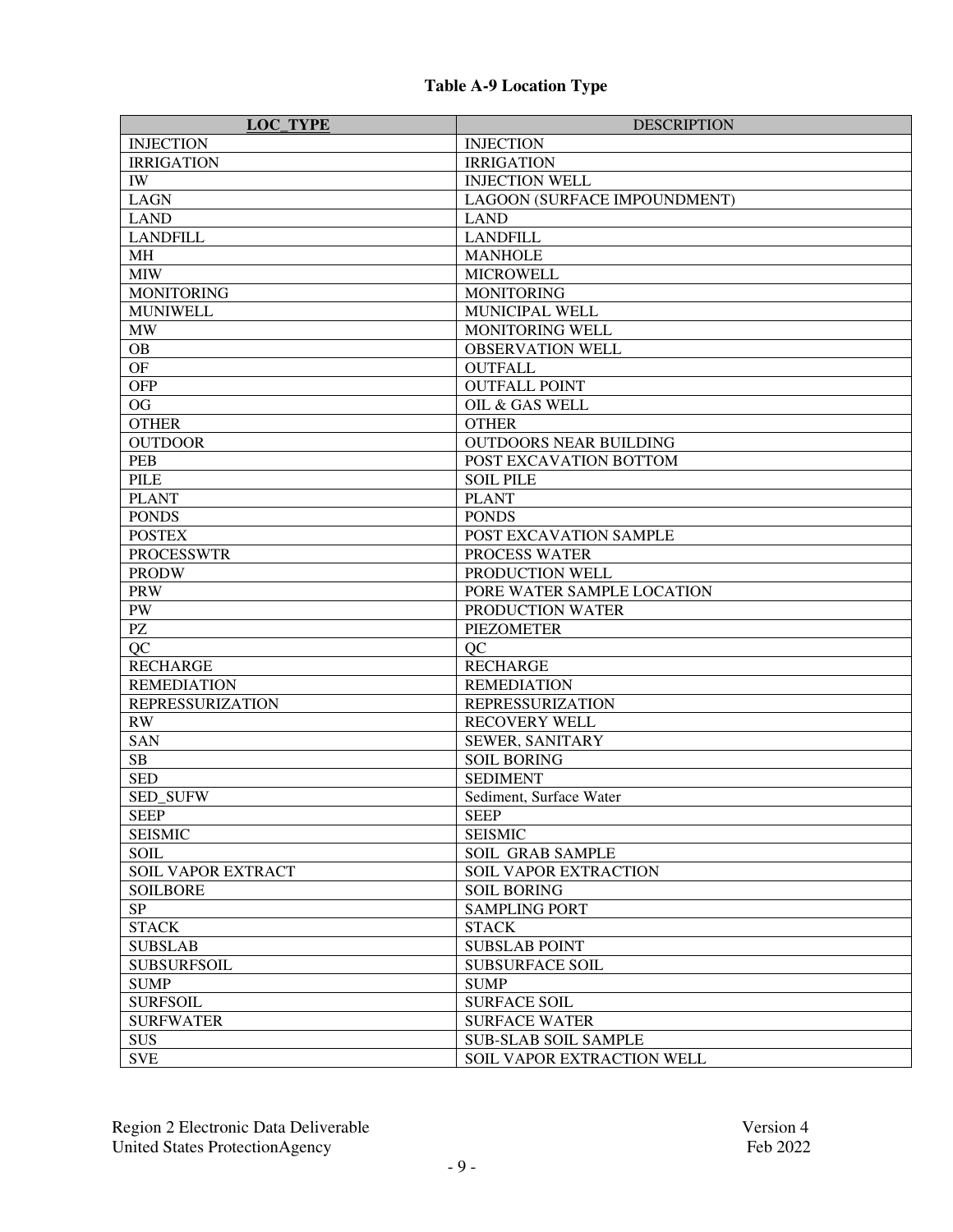| <b>LOC TYPE</b>             | <b>DESCRIPTION</b>                               |
|-----------------------------|--------------------------------------------------|
| <b>SVEEFLUNT</b>            | <b>COMBINED EFFLUENT FROM SVE WELLS</b>          |
|                             | <b>COMBINED INFLUENT FROM SVE WELLS INTO</b>     |
| <b>SVEINFLUNT</b>           | <b>TREATMENT SYSTEM</b>                          |
| <b>SVEWELL</b>              | SOIL VAPOR EXTRACTIION WELL                      |
| <b>SVM</b>                  | SOIL VAPOR MONITORING WELL                       |
| <b>SVP</b>                  | <b>SOIL VAPOR POINT</b>                          |
| <b>SW</b>                   | <b>SURFACE WATER LOCATION</b>                    |
| <b>TANK</b>                 | <b>TANK</b>                                      |
| <b>TEST HOLE</b>            | <b>TEST HOLE</b>                                 |
| <b>TESTPIT</b>              | <b>TEST PIT</b>                                  |
| <b>TS</b>                   | <b>TREATMENT SYSTEM</b>                          |
| TW                          | Temporary Wells for Samplings, removed afterward |
| <b>UNK</b>                  | <b>UNKNOWN</b>                                   |
| <b>UNW</b>                  | UNKNOWN WELL TYPE                                |
| <b>UPPER FLOOR</b>          | UPPER (SECOND, THIRD, ETC.) FLOOR                |
| <b>UST</b>                  | UNDERGROUND STORAGE TANK                         |
| <b>VP</b>                   | Vapor Port                                       |
| <b>WASTE DISPOSAL</b>       | <b>WASTE DISPOSAL</b>                            |
| <b>WATER QUALITY ASSESS</b> | WATER QUALITY ASSESSMENT                         |
| <b>WATER SUPPLY/PROD</b>    | WATER SUPPLY/PRODUCTION                          |
| <b>WETLND</b>               | <b>WETLAND</b>                                   |
| WG                          | <b>WASTE GRAB</b>                                |
| WI                          | <b>WIPE SAMPLE</b>                               |
| <b>WSTAP</b>                | <b>FAUCET/TAP</b>                                |
| <b>WSWELL</b>               | <b>WATER SUPPLY WELL</b>                         |
| <b>WTREFFLUENT</b>          | POST-TREATMENT EFFLUENT WATER                    |
| <b>WTRINFLUENT</b>          | PRE-TREATMENT WATER COMBINED INFLUENT            |

## **Table A-9 Location Type**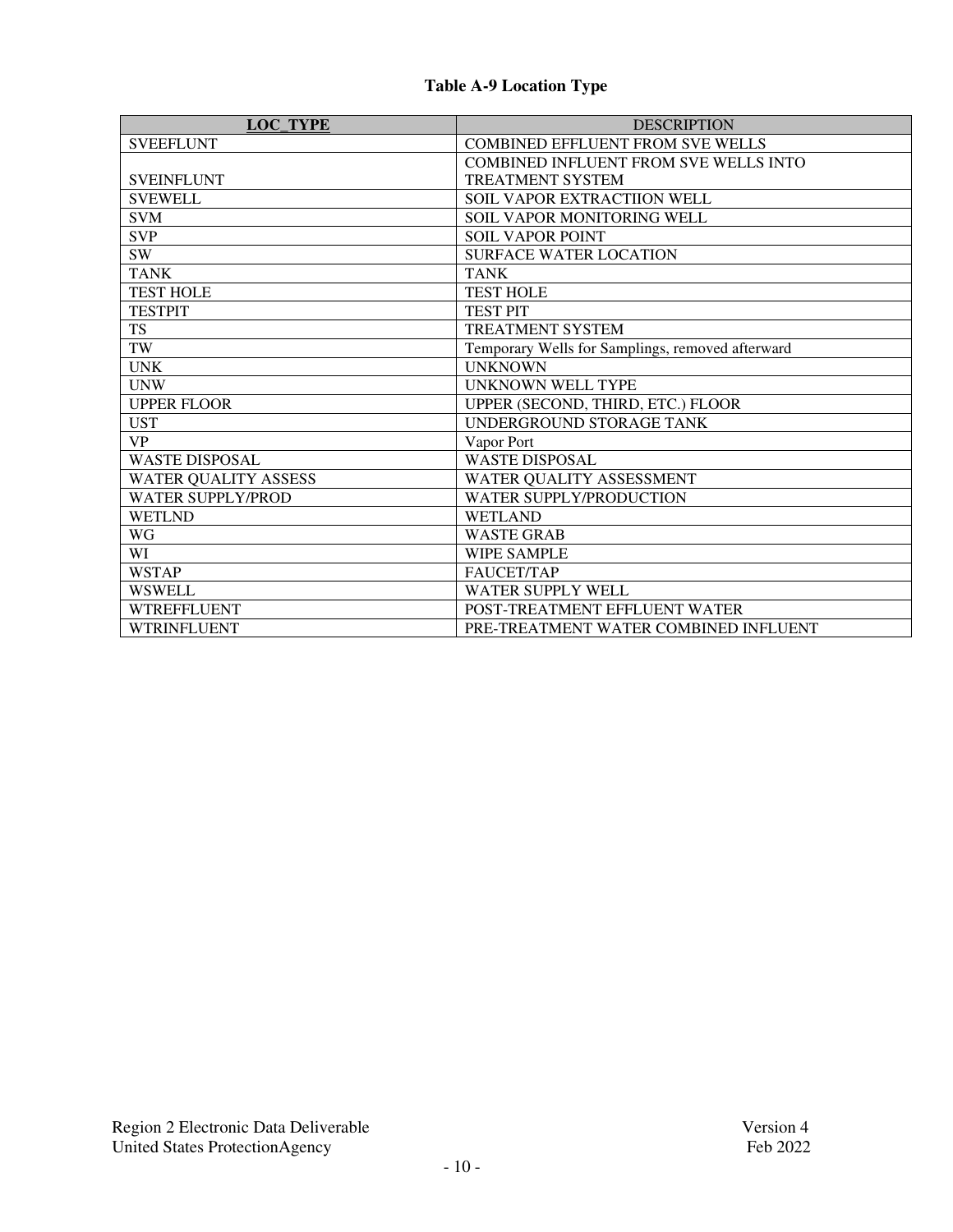*The EDMAN program will use EPA standard qualifiers. Definitions for these qualifiers are provided below.* 

| <b>Lab_Qualiferies</b>  | <b>Description</b>                                                                                                                                             |
|-------------------------|----------------------------------------------------------------------------------------------------------------------------------------------------------------|
|                         | duplicate not within control limits                                                                                                                            |
| $\star$                 | INORGANICS - Value outside QC Limits.                                                                                                                          |
| $\ddot{}$               | INORGANICS- Correlation coefficient for the MSA < 0.995                                                                                                        |
| $\,<$                   | reported value less than noted detection limit                                                                                                                 |
| $\mathbf{A}$            | Indicates tentatively identified compounds that are suspected to be aldol                                                                                      |
|                         | condensation products.                                                                                                                                         |
| $\bf{B}$                | ORGANICS – indicates the analyte is detected in the associated blank as well as                                                                                |
|                         | in the sample.                                                                                                                                                 |
|                         |                                                                                                                                                                |
|                         | INORGANICS – reported value was obtained from a reading that was less than                                                                                     |
|                         | the contract required detection limit (crdl) but greater than or equal to the                                                                                  |
|                         | instrument detection limit (idl). If the analyte was analyzed for but not detected a                                                                           |
|                         | "u" shall be entered.                                                                                                                                          |
| $\mathsf{C}$            | indicates pesticide results have been confirmed by gc/ms.                                                                                                      |
| D                       | Indicates an identified compound in an analysis that has been diluted. This flag                                                                               |
|                         | alerts the data user to any differences between the concentrations reported in the                                                                             |
|                         | two analyses.                                                                                                                                                  |
|                         | INORGANICS – The result is faulty due to problems outside the realm of typical                                                                                 |
|                         | validation rules/ flags. This qualifier maybe affixed to a result when the data                                                                                |
|                         | validator has reason to consider the result suspect, warranting notification of the                                                                            |
|                         | end user of a dilution                                                                                                                                         |
| E                       | ORGANICS- Indicates compounds whose concentrations exceed the calibration                                                                                      |
|                         | range of the instrument.                                                                                                                                       |
|                         | INORGANICS- Sample Result is estimated and Biased High                                                                                                         |
| $\mathbf{F}$            | The result is faulty due to problems outside the realm of typical validation                                                                                   |
|                         | rules/flags. This qualifier may be affixed to a result when the data validator has                                                                             |
|                         | reason to consider the result suspect, warranting notification of the end user                                                                                 |
| $\mathbf G$             | Indicates the TCLP matrix spike recovery was greater than the upper limit of the                                                                               |
| H                       | analytical method.<br>Biased high.                                                                                                                             |
| <b>HT</b>               | <b>Exceeds Holding Time</b>                                                                                                                                    |
| $\mathbf I$             | matrix interferance                                                                                                                                            |
| $\mathbf{J}$            |                                                                                                                                                                |
|                         | Indicates an estimated value. This flag is used either when estimating a<br>concentration for a tentatively identified compound or when the data indicates the |
|                         | presence of a compound but the result is less than the sample quantitation limit,                                                                              |
|                         | but greater than zero. The flag is also used to indicate a report result having an                                                                             |
|                         | associated qc problem.                                                                                                                                         |
|                         | <b>INORGANIC - Matrix interferance</b>                                                                                                                         |
| $J-$                    | estimated on the low side                                                                                                                                      |
| $\mathrm{J}+$           | estimated on the high side                                                                                                                                     |
| $\overline{\mathbf{K}}$ | reported concentration value is proportional to dilution factor and may be                                                                                     |
|                         | exagerated                                                                                                                                                     |
| L                       | Biased low.                                                                                                                                                    |
| $\mathbf M$             | Indicates that the duplicate injection precision was not met.                                                                                                  |
|                         |                                                                                                                                                                |

### **Table A-10 Qualifier**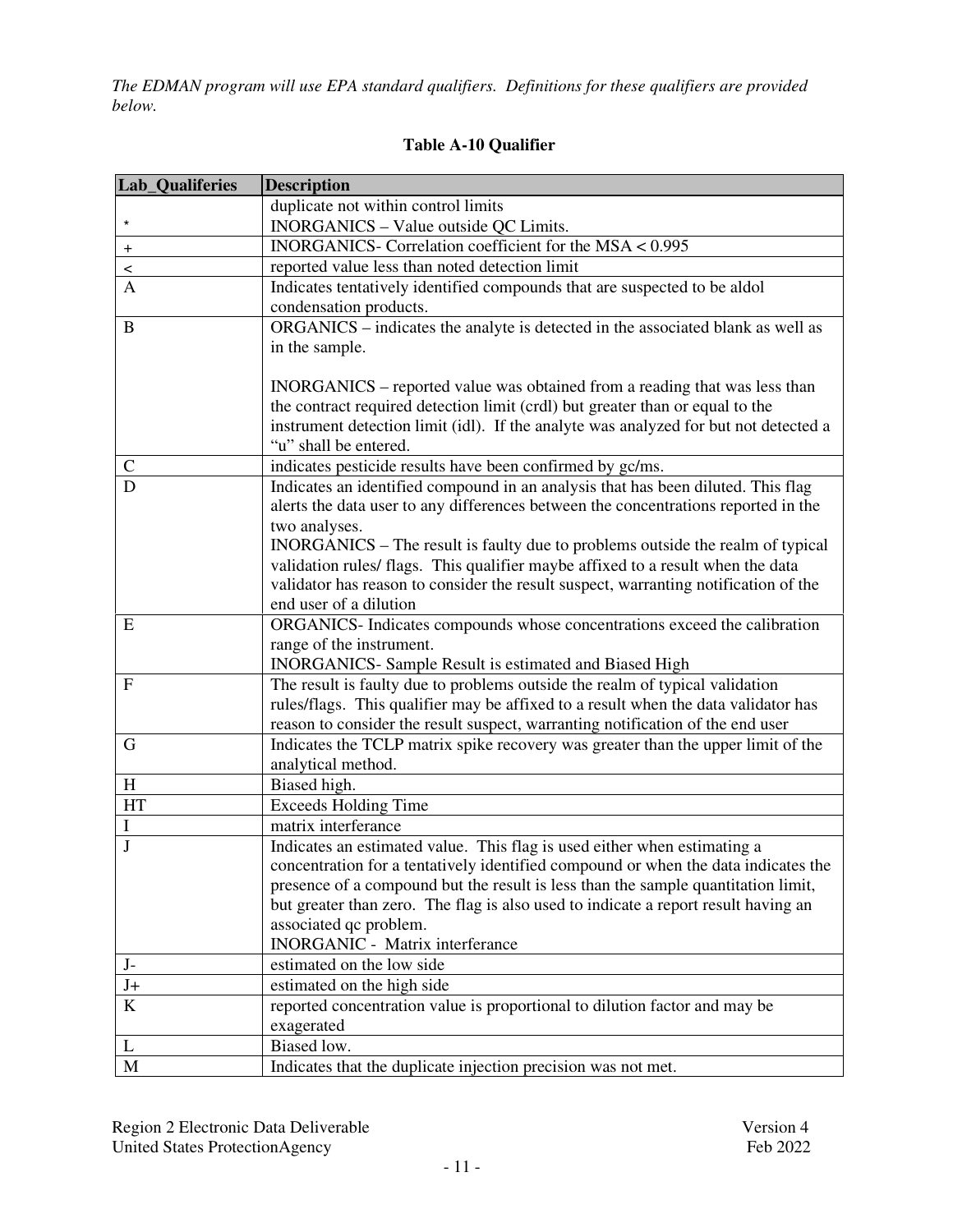## **Table A-10 Qualifier**

| Lab_Qualiferies | <b>Description</b>                                                                 |
|-----------------|------------------------------------------------------------------------------------|
| N               | ORGANICS – Indicates presumptive evidence of a compound. This flag is              |
|                 | usually used for a tentatively identified compound, where the identification is    |
|                 | based on a mass spectral library search.                                           |
|                 | INORAGNICS - Sample Result is estimated and biased low.                            |
| NJ              | The analysis indicates the present of an analyte for which there is presumptive    |
|                 | evidence to make a tentative identification and the associated numerical value     |
|                 | represents its approximate concentration.                                          |
| P               | Indicates a pesticide/aroclor target analyte had a percent difference greater than |
|                 | 25% between the two gc columns. The lower of the two results is reported.          |
| $\mathbf R$     | Indicates the data are unusable. (Note: The analyte may or may not be present.)    |
| S               | Indicates that the reported values were determined by the method of standard       |
|                 | additions.                                                                         |
| U               | Indicates that the compound was analyzed for, but not detected. The sample         |
|                 | quantitation limit corrected for dilution and percent moisture is reported.        |
|                 |                                                                                    |
|                 | INORGANIC - Indicates a pesticide/aroclor target anaylte had a percent             |
|                 | difference greater than 25% between the two GC colums. The lower of the two        |
|                 | results is reported.                                                               |
| W               | Post-digestion spike out of control limits etc.                                    |
| X               | Recovered amount of spike is less than the project reporting limit.                |
| UJ              | The analyte was not detected above the reported sample quantitation limit.         |
|                 | However, the reported quantitation limit is approximate and may or may not         |
|                 | represent the action limit of quantitation necessary to accurately and precisely   |
|                 | measure the analyte in the sample.                                                 |
|                 |                                                                                    |
|                 |                                                                                    |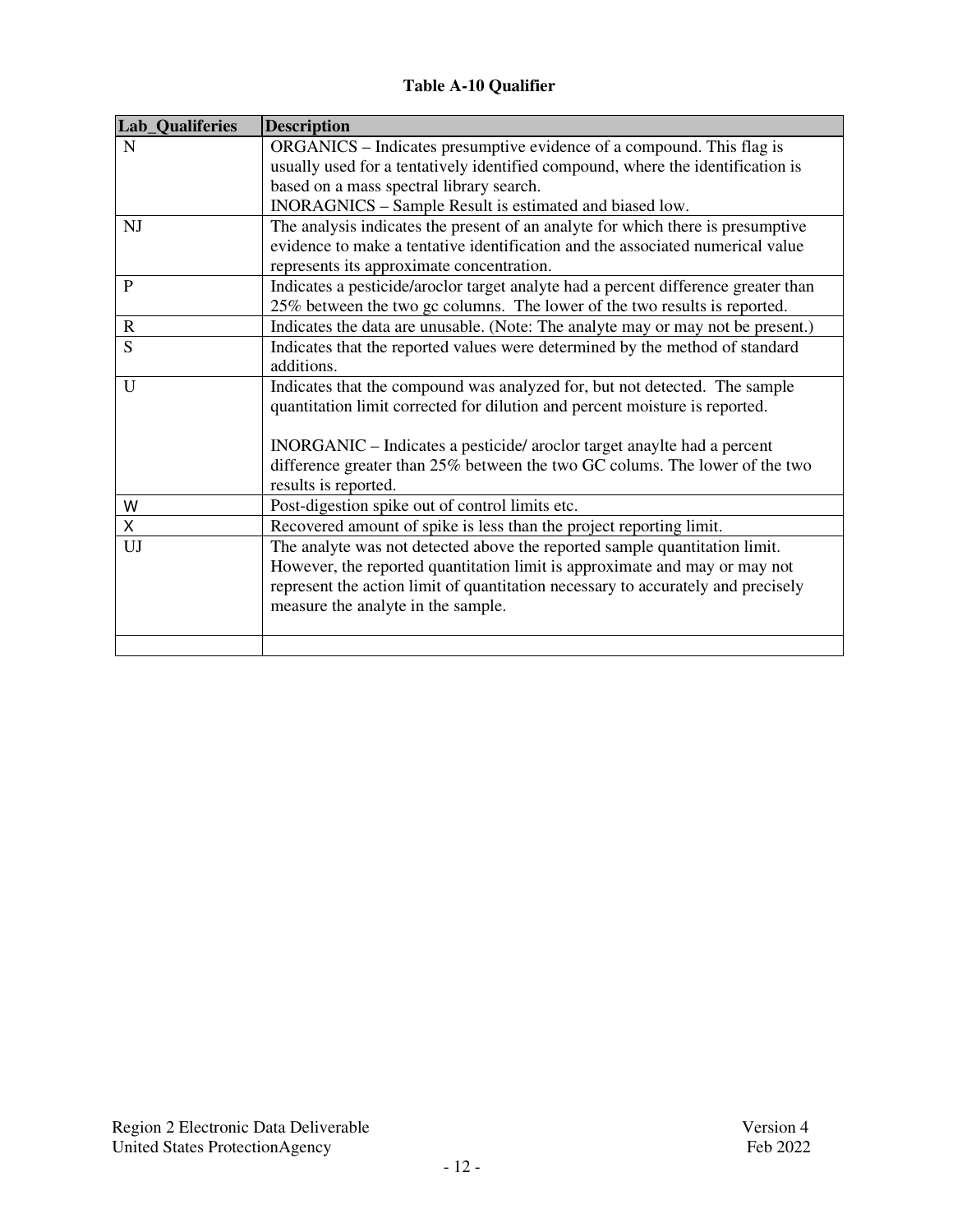# **Table A-11 Result Type**

| Result_Type_Code | <b>Description</b>              |
|------------------|---------------------------------|
| <b>IS</b>        | <b>INTERNAL STANDARDS</b>       |
| <b>SC</b>        | <b>SPIKED COMPOUNDS</b>         |
| <b>SUR</b>       | <b>SURROGATES</b>               |
| <b>TIC</b>       | TENTATIVELY IDENTIFIED COMPOUND |
| <b>TRG</b>       | TARGET, REGULAR RESULT          |
| <b>CAL</b>       | <b>CALCULATED</b>               |

## **Table A-12 Sample Type**

|                        |                                            | Sample_type_class | <b>Parent</b>   |
|------------------------|--------------------------------------------|-------------------|-----------------|
| Sample_Type_Code       | <b>Description</b>                         |                   | <b>Sample</b>   |
|                        |                                            |                   | <b>Required</b> |
| AB                     | <b>AMBIENT CONDITIONS BLANK</b>            | <b>FO</b>         | ${\bf N}$       |
| <b>ATB</b>             | Atmospheric blank                          |                   |                 |
| <b>BB</b>              | <b>LABORATORY BUFFER BLANK</b>             |                   |                 |
| <b>BCKA</b>            | Anthropogenic Background Sample            |                   |                 |
| <b>BCKAL</b>           | Anthropogenic Lite Background Sample       |                   |                 |
| <b>BCKN</b>            | Naturally Occurring Background Sample      |                   |                 |
| <b>BD</b>              | <b>BLANK SPIKE DUPLICATE</b>               | LQ                | Y               |
| <b>BDP</b>             | <b>Blind Duplicate</b>                     |                   |                 |
| <b>BS</b>              | <b>BLANK SPIKE</b>                         | LQ                | $\mathbf N$     |
| <b>DUP</b>             | <b>Laboratory Duplicate</b>                |                   |                 |
| ${\rm EB}$             | <b>EQUIPMENT BLANK</b>                     | <b>FO</b>         | ${\bf N}$       |
| ${\rm FB}$             | <b>FIELD BLANK</b>                         | <b>FO</b>         | $\mathbf N$     |
| <b>FCS</b>             | <b>Field Collocated Sample</b>             |                   |                 |
| FD                     | FIELD DUPLICATE SAMPLE                     | <b>FO</b>         | $\mathbf Y$     |
| ${\rm FR}$             | <b>FIELD REPLICATE</b>                     | <b>FO</b>         | Y               |
| $\overline{\text{FS}}$ | <b>FIELD SPIKE</b>                         | <b>FO</b>         | $\overline{Y}$  |
| <b>FSD</b>             | <b>FIELD SPIKE DUPLICATE</b>               |                   |                 |
| HB                     | <b>LABORATORY HOLDING BLANK</b>            |                   |                 |
|                        | (STORAGE BLANK)                            |                   |                 |
| IB                     | <b>INSTRUMENT BLANK</b>                    |                   |                 |
| <b>IDW</b>             | <b>INVESTIGATION DERIVED WASTE</b>         |                   |                 |
|                        | <b>SAMPLE</b>                              |                   |                 |
| <b>KD</b>              | KNOWN (EXTERNAL REFERENCE                  | LQ                | N               |
|                        | <b>MATERIAL) DUPLICATE</b>                 |                   |                 |
| LB                     | <b>LAB BLANK</b>                           | LQ                | $\mathbf N$     |
| <b>LCS</b>             | <b>LAB CONTROL SAMPLE</b>                  |                   |                 |
| <b>LCSD</b>            | <b>Laboratory Control Sample Duplicate</b> |                   |                 |
| $\rm LR$               | <b>LAB REPLICATE</b>                       | LQ                | $\mathbf Y$     |
| MB                     | <b>MATERIAL BLANK</b>                      | FQ                | $\mathbf N$     |
| <b>MS</b>              | <b>LAB MATRIX SPIKE</b>                    | LQ                | Y               |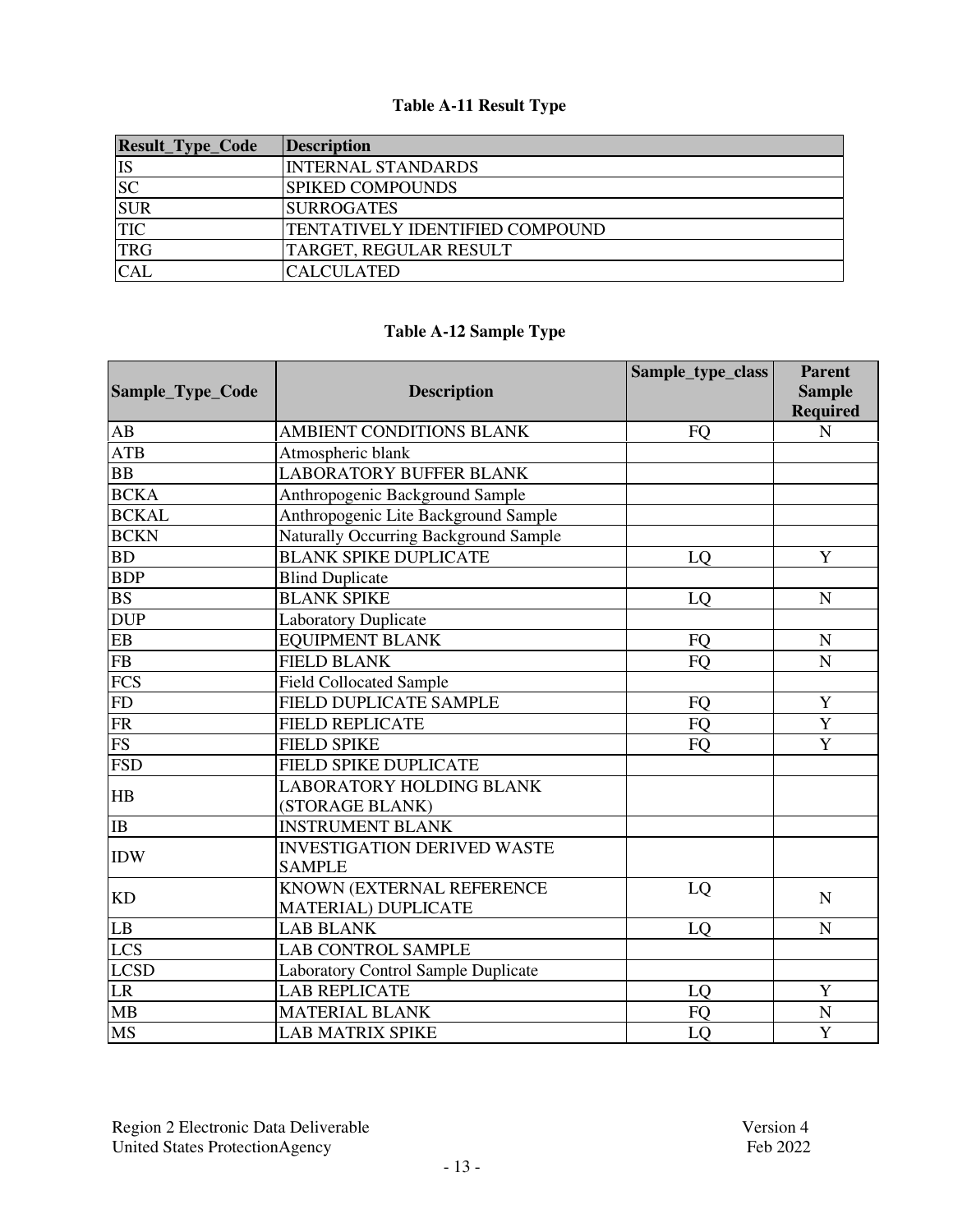## **Table A-12 Sample Type**

| Sample_Type_Code | <b>Description</b>                                                              | Sample_type_class | <b>Parent</b><br><b>Sample</b><br><b>Required</b> |
|------------------|---------------------------------------------------------------------------------|-------------------|---------------------------------------------------|
| <b>MSD</b>       | LAB MATRIX SPIKE AND SPIKE<br>DUPLICATE PAIR CONSIDERED AS ONE<br><b>SAMPLE</b> | LQ                | Y                                                 |
| ${\bf N}$        | NORMAL ENVIRONMENTAL SAMPLE                                                     | NF                | N                                                 |
| PE               | PERFORMANCE EVALUTION SAMPLE                                                    |                   |                                                   |
| <b>PS</b>        | POST SPKIE                                                                      |                   |                                                   |
| <b>PUW</b>       | <b>PURGE WATER</b>                                                              |                   |                                                   |
| RB               | <b>MATERIAL RINSE BLANK</b>                                                     | <b>FQ</b>         | N                                                 |
| RD               | REGULATORY DUPLICATE                                                            | FQ                | N                                                 |
| <b>RM</b>        | KNOWN (EXTERNAL REFERENCE<br><b>MATERIAL) RINSATE</b>                           | LQ                | N                                                 |
| <b>SB</b>        | <b>Storage Blank</b>                                                            |                   |                                                   |
| <b>SD</b>        | LAB MATRIX SPIKE DUPLICATE<br>CONSIDERD AS SEPERATE FROM SPIKE                  | LQ                | Y                                                 |
| <b>SP</b>        | <b>SPLIT SAMPLE</b>                                                             |                   |                                                   |
| <b>SPD</b>       | <b>SPLIT DUP</b>                                                                |                   |                                                   |
| TB               | <b>TRIP BLANK</b>                                                               | <b>FQ</b>         | N                                                 |
| <b>WC</b>        | <b>Waste Characterization</b>                                                   | NF                | N                                                 |

| param_code        | <b>Parameter Description</b>      |
|-------------------|-----------------------------------|
| <b>ACID</b>       | ACIDITY, TOTAL                    |
| <b>ALKC</b>       | ALKALINITY, CARBONATE (AS CACO3)  |
| <b>ALKH</b>       | ALKALINITY, HYDROXIDE (AS CACO3)  |
| <b>ALKP</b>       | ALKALINITY, PHENOLPHTHALEIN       |
| BOD <sub>20</sub> | BIOCHEMICAL OXYGEN DEMAND, 20 DAY |
| BOD <sub>5</sub>  | BIOLOGIC OXYGEN DEMAND, FIVE DAY  |
| <b>COD</b>        | COD-CHEMICAL OXYGEN DEMAND        |
| <b>COLIF</b>      | <b>COLIFORM</b>                   |
| <b>COLOR</b>      | <b>COLOR</b>                      |
| <b>COUNT</b>      | <b>COUNT</b>                      |
| <b>CORROS</b>     | <b>CORROSIVITY</b>                |
| <b>DENSITY</b>    | <b>DENSITY</b>                    |
| <b>DIOX</b>       | <b>TOTAL DIOXINS</b>              |
| <b>DIR</b>        | <b>WIND DIRECTION</b>             |
| DIS_OXYGEN        | DISSOLVED OXYGEN                  |
| <b>DOC</b>        | DISSOLVED ORGANIC CARBON          |
| <b>DRY</b>        | PERCENT DRY                       |
| <b>FECCOLIFOR</b> | <b>FECAL COLIFORM</b>             |
| <b>FLASHPT</b>    | <b>FLASH POINT</b>                |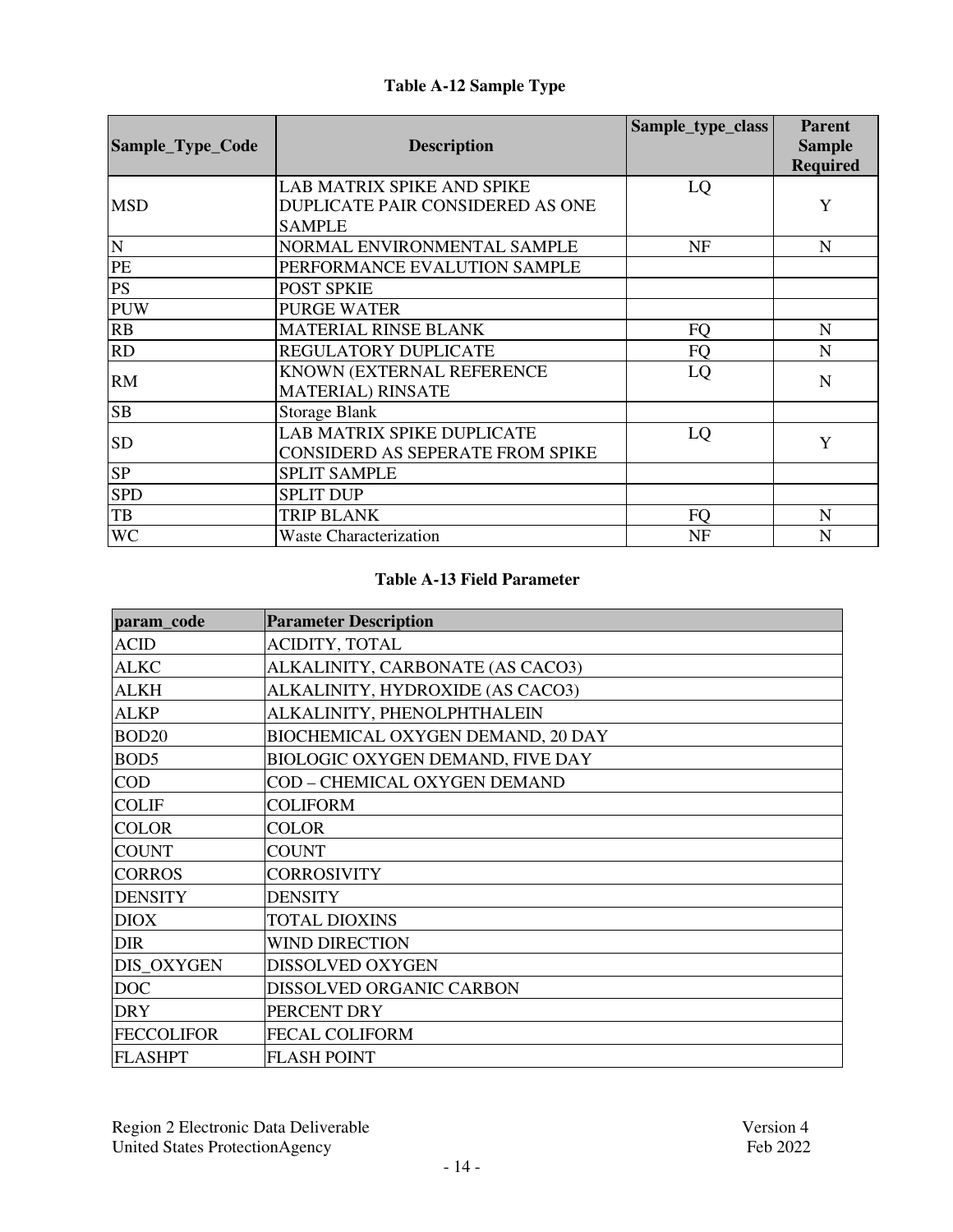| param_code        | <b>Parameter Description</b>                 |
|-------------------|----------------------------------------------|
| <b>FLIQUIDS</b>   | <b>FREE LIQUIDS</b>                          |
| <b>FLOWRATE</b>   | <b>FLOW RATE</b>                             |
| <b>FLUX</b>       | <b>FLUX</b>                                  |
| <b>FOIL</b>       | <b>FUEL OILS</b>                             |
| <b>FUR</b>        | <b>TOTAL FURANS</b>                          |
| <b>GHEIGHT</b>    | <b>GAGE HEIGHT (WATER LEVEL)</b>             |
| <b>GAMMA</b>      | GAMMA, GROSS                                 |
| <b>GAMMA-GELI</b> | GAMMA SPECTRALANALYSIS, GE(LI)               |
| <b>GAMMASITOS</b> | <b>GAMMA-SITOSTEROL</b>                      |
| <b>HARDNESS</b>   | <b>HARDNESS</b> (as CaCO3) of WATER          |
| <b>HBEL</b>       | HARD BOTTOM ELEVATION BASED ON PROBING DEPTH |
| <b>HNU</b>        | <b>HNU READINGS</b>                          |
| JP7               | JET FUEL JP-7                                |
| JP8               | JET FUEL #8 (JP8)                            |
| <b>JPTS</b>       | THERMALLY STABLE JET FUEL JP(TS)             |
| <b>LENGTH</b>     | <b>LENGTH</b>                                |
| <b>LENGTHMN</b>   | LENGTH, MIN                                  |
| <b>LENGTHMX</b>   | LENGTH, MAX                                  |
| <b>LIQLIM</b>     | <b>LIQUID LIMIT</b>                          |
| <b>MOIL</b>       | <b>MOTOR OILS</b>                            |
| <b>MOIST</b>      | MOISTURE, PERCENT                            |
| <b>NDOC</b>       | NONDISSOLVED ORGANIC CARBON                  |
| <b>ODOR</b>       | <b>ODOR</b>                                  |
| <b>OILGREASE</b>  | OIL & GREASE, TOTAL REC                      |
| <b>ORP</b>        | <b>Oxidation-Reduction Potential</b>         |
| <b>OVA</b>        | ORGANIC VAPOR                                |
| <b>PAROC</b>      | PARTICULATE ORGANIC CARBON                   |
| <b>PENET</b>      | PENETRATION DEPTH                            |
| Ph                | PH                                           |
| <b>PLASIND</b>    | PLASTICITY INDEX                             |
| <b>PLASLIM</b>    | PLASTIC LIMIT                                |
| <b>PRECIP</b>     | <b>PRECIPITATION</b>                         |
| <b>REACTIVITY</b> | <b>REACTIVITY</b>                            |
| <b>RECOVERY</b>   | SEDIMENT RECOVERY DURING CORING              |
| <b>RELHUM</b>     | <b>RELATIVE HUMIDITY</b>                     |
| <b>RESTOT</b>     | <b>RESIDUE, TOTAL</b>                        |
| <b>SAL</b>        | <b>SALINITY</b>                              |
| <b>SATURATION</b> | % SATURATION                                 |
| <b>SC</b>         | SPECIFIC CONDUCTANCE                         |
| <b>SED DEP</b>    | <b>SEDIMENT PROBING DEPTH</b>                |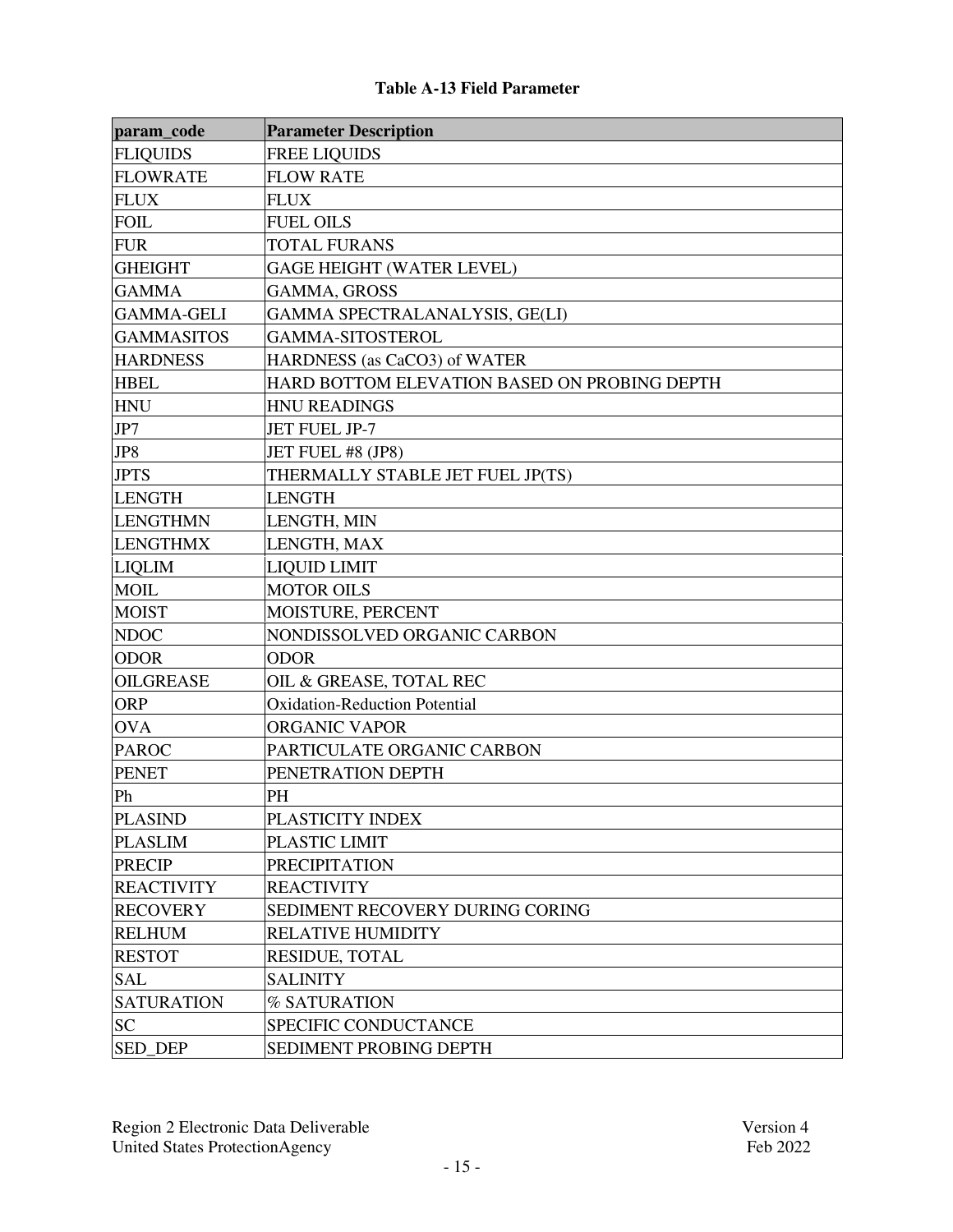| param_code       | <b>Parameter Description</b>                 |
|------------------|----------------------------------------------|
| <b>SELFPOT</b>   | SELF (SPONTANEOUS) POTENTIAL                 |
| <b>SETMAT</b>    | <b>SETTLEABLE MATTER</b>                     |
| SG               | <b>SPECIFIC GRAVITY</b>                      |
| SIEVE0PT002MM    | SIEVE, 0.002 MM, PERCENT PASSING             |
| SIEVE0PT075MM    | SIEVE, 0.075 MM, PERCENT PASSING             |
| SIEVE0PT15MM     | SIEVE, 0.15 MM, PERCENT PASSING              |
| SIEVE0PT425MM    | SIEVE, 0.425 MM, PERCENT PASSING             |
| SIEVE0pt85mm     | SIEVE, 0.85 mm, PERCENT PASSING              |
| SIEVE12pt5mm     | SIEVE, 12.5 mm, PERCENT PASSING              |
| SIEVE19mm        | SIEVE, 19 mm, PERCENT PASSING                |
| SIEVE2pt00mm     | SIEVE, 2.00 mm, PERCENT PASSING              |
| SIEVE4pt75mm     | SIEVE, 4.75 mm, PERCENT PASSING              |
| SIEVE75mm        | SIEVE, 75 mm, PERCENT PASSING                |
| SIEVE9pt5mm      | SIEVE, 9.5 mm, PERCENT PASSING               |
| <b>SOLID</b>     | <b>SOLIDS, PERCENT</b>                       |
| <b>SPD</b>       | <b>WIND SPEED</b>                            |
| <b>SS</b>        | SUSPENDED SOLIDS (RESIDUE, NON-FILTERABLE)   |
| TB               | <b>TOTAL BACTERIA</b>                        |
| <b>TDS</b>       | TOTAL DISSOLVED SOLIDS (RESIDUE, FILTERABLE) |
| <b>TEMP</b>      | <b>TEMPERATURE</b>                           |
| <b>TFH</b>       | TOTAL FUEL HYDROCARBONS                      |
| <b>TFS</b>       | <b>TOTAL FIXED SOLIDS</b>                    |
| <b>THICK</b>     | <b>CAP THICKNESS</b>                         |
| <b>TIC</b>       | TOTAL INORGANIC CARBON                       |
| <b>TOC</b>       | TOTAL ORGANIC CARBON                         |
| <b>TRANS</b>     | TRANSMISSIVITY                               |
| <b>TSO</b>       | <b>TOTAL SOLIDS</b>                          |
| <b>TURB</b>      | <b>TURBIDITY</b>                             |
| <b>TVO</b>       | TOTAL VOLATILE ORGANICS                      |
| <b>TVS</b>       | TOTAL VOLATILE SOLIDS                        |
| <b>VOIDRATIO</b> | <b>VOID RATIO OF SOILS</b>                   |
| WATER_DEP        | <b>DEPTH OF WATER</b>                        |
| <b>WEIGHT</b>    | WEIGHT                                       |
| <b>ECO</b>       | ELECTRON CAPTURE DETECTOR                    |
| PID              | PHOTOIONIZATION DETECTOR                     |
| <b>BBUL</b>      | <b>Brown Bullhead</b>                        |
| <b>NRPK</b>      | Northern Pike                                |
| <b>PKSD</b>      | Pumpkinseed                                  |
| <b>RKBS</b>      | <b>Rock Bass</b>                             |
| <b>SHIN</b>      | <b>Spottal Shiner</b>                        |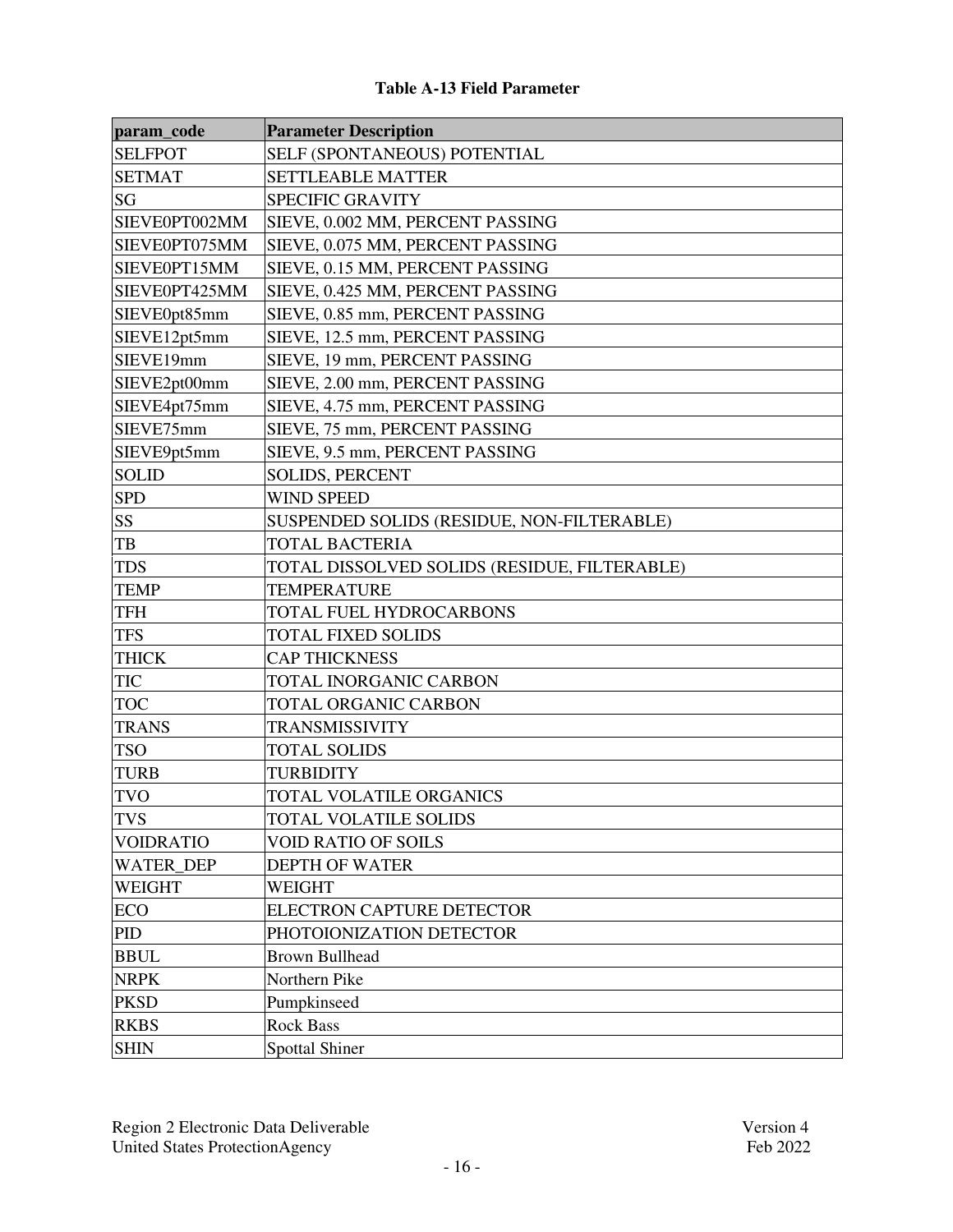| param_code  | <b>Parameter Description</b> |
|-------------|------------------------------|
| <b>SMBS</b> | <b>Smallmouth Bass</b>       |
| <b>WLEY</b> | Walleye                      |
| <b>CARC</b> | Carcass                      |
| <b>FILL</b> | Fillet                       |
| <b>VISC</b> | Viscera                      |
| <b>WHOL</b> | Whole fish                   |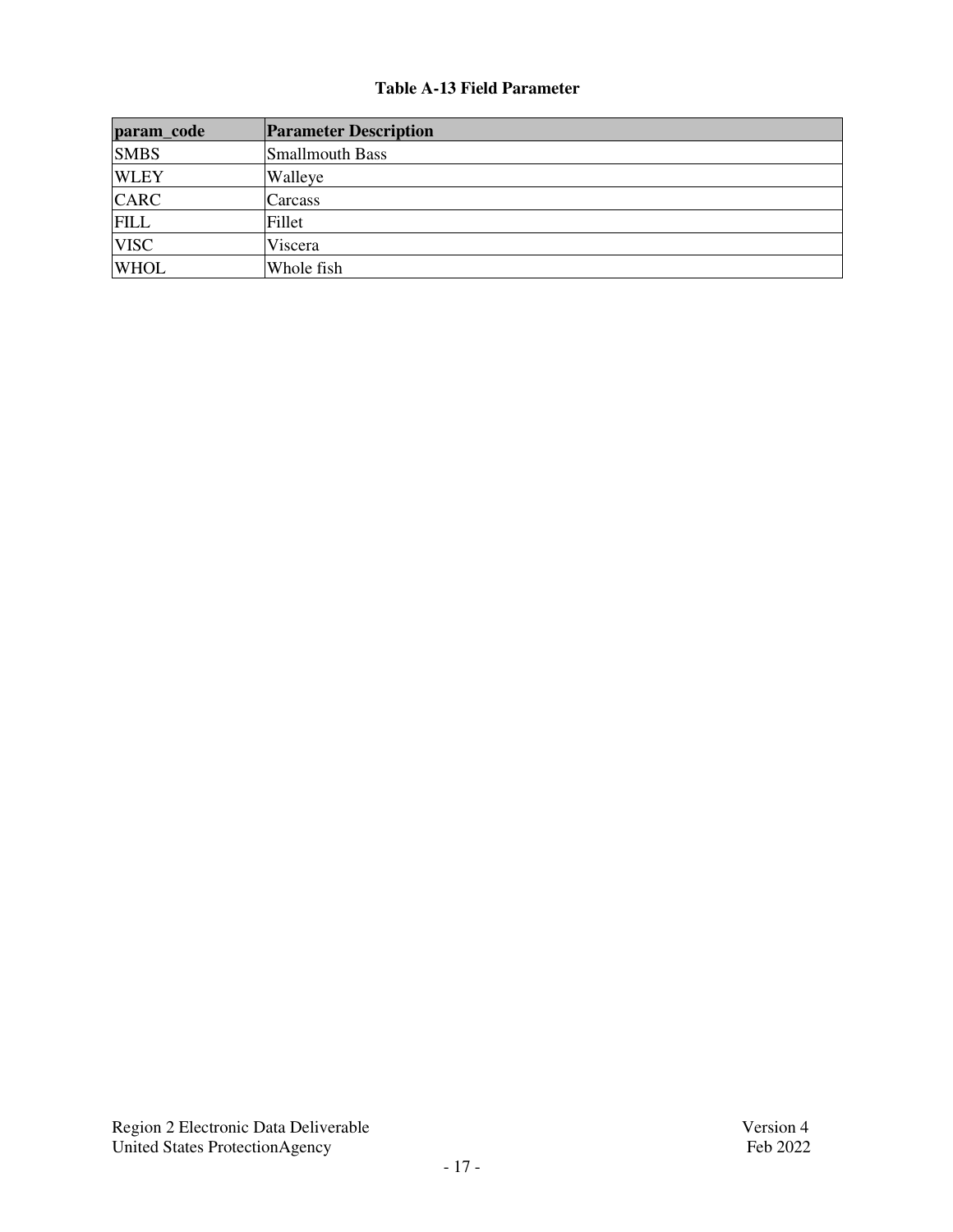

## **Figure A-1 Monitoring Well Diagram**